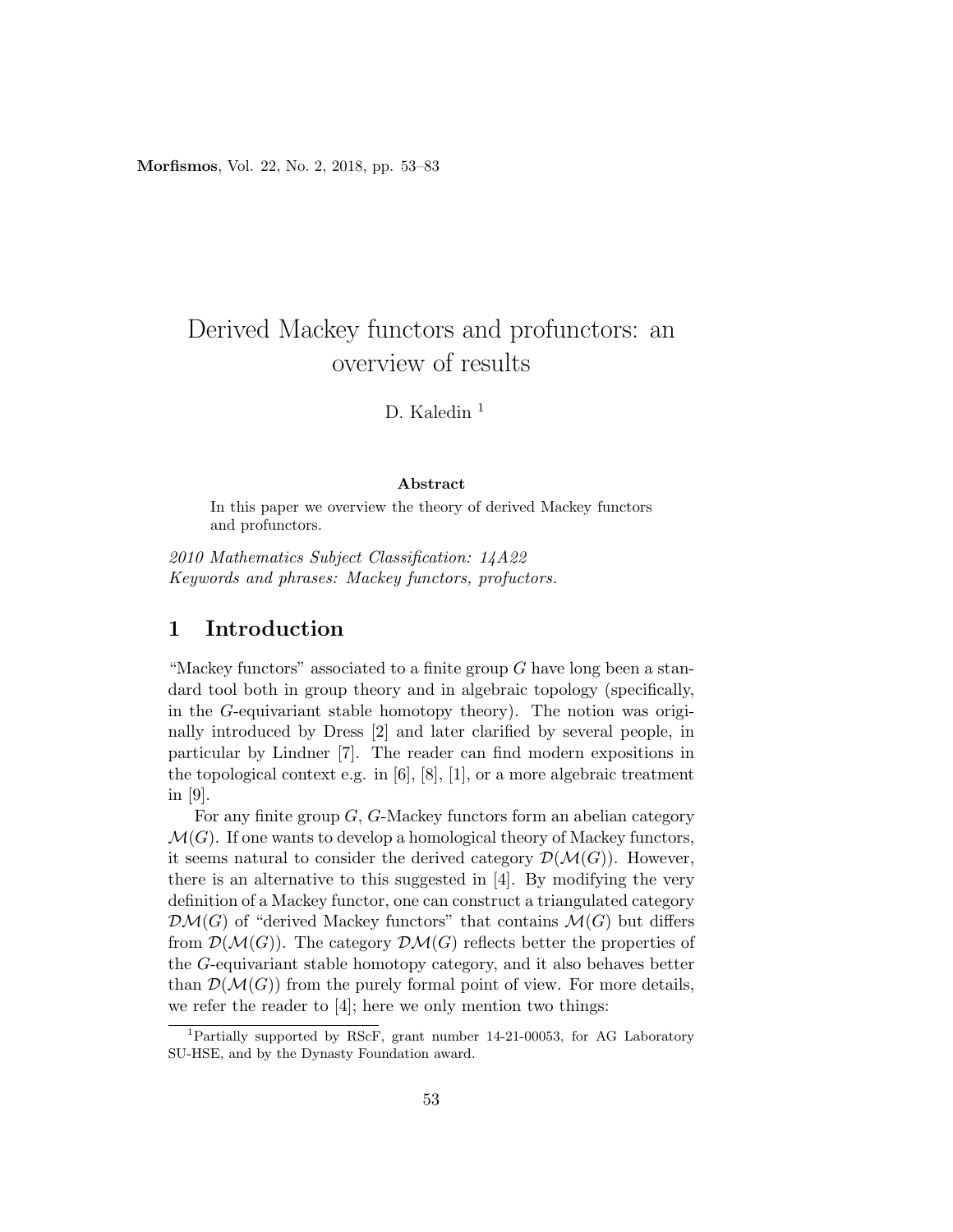- $\mathcal{DM}(G)$  has a natural semiorthogonal decomposition into pieces that are identified with the derived categories of representations of certain subquotients of  $G$ ; the gluing functors of this descomposition have a natural interpretation in terms of a certain generalization of Tate cohomology of finite groups.
- $\mathcal{DM}(G)$  has a lot of autoequivalences in particular, any finitedimensional real representation  $V$  of  $G$  gives rise to a "suspension autoequivalence"  $\Sigma^V : \mathcal{DM}(G) \to \mathcal{DM}(G)$ , a generalization of the homological shift.

Another way to extend to the notion of a Mackey functor is to consider more general groups  $G$ . In fact, if one allows groups with non-trivial topology, then  $G$  does not have to be finite – one can consider any compact Lie group. However, from the point of view of algebra, a more natural modification is to allow groups that are discrete but infinite. Formally, one can do so without any changes – Lindner's definition works for any group  $G$ , albeit the resulting category only depends on its profinite completion  $\widehat{G}$ . However, once more there is an alternative suggested in [5] under the name of a "G-Mackey profunctor". Mackey profunctors seem to reflect better the structure of the group  $G$ . In particular, in good situations, giving a  $G$ -Mackey profunctor  $M$  is equivalent to giving a system of Mackey functors  $M_N \in \mathcal{M}(G/N)$ ,  $N \subset G$  a cofinite normal subgroup, related by some natural compatibility isomorphisms.

One can also combine the two stories and develop the notion of a "derived Mackey profunctor". This has also been done in [5]. It turns out that even if one is interested in non-derived Mackey profunctors, looking at them in the derived context is cleaner and gives stronger results.

Unfortunately, both [4] and [5] are rather long and technical papers. The goal of the present paper is to give a brief overview of them. We do not give any proofs whatsoever, and we keep the technicalities to an absolute minimum. Instead, we try to present the conceptual ideas behind the constructions, and to illustrate the theory by some key examples.

The paper is organized as follows. Section 1 is a recollection of the standard theory of Mackey functors. Section 2 is concerned with derived Mackey functors for a finite group  $G$ . Generally, we follow [4], but we use improvements suggested in [5] to clean up some statements and simplify the proofs. In particular, we describe and use a relation between Mackey functors and finite pointed G-sets. We illustrate the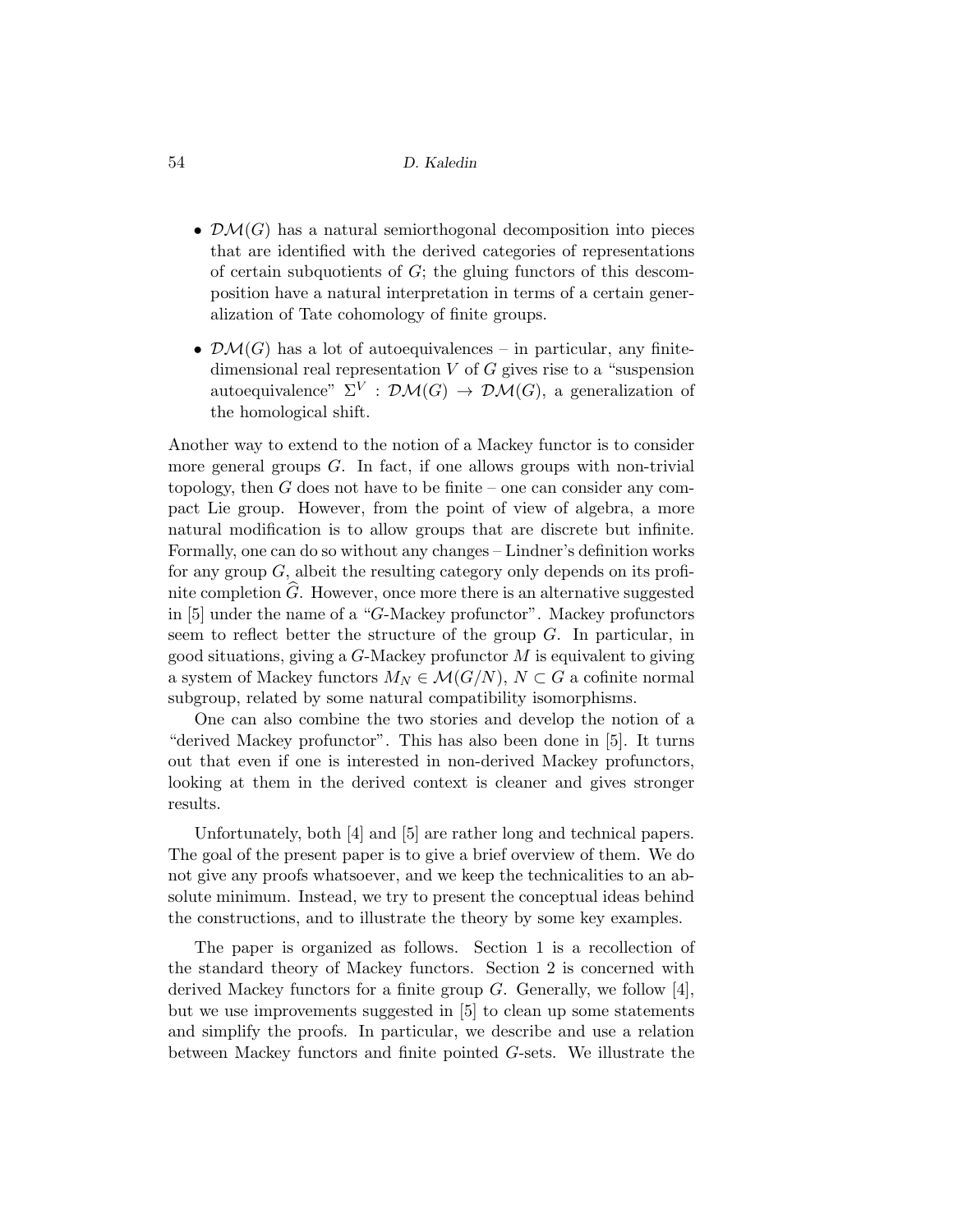theory in the simplest possible example  $G = \mathbb{Z}/p\mathbb{Z}$ , the finite cyclic group of prime order. In Section 3, we turn to the theory of Mackey profunctors developed in [5]. The main example here is  $G = \mathbb{Z}$ , the infinite cyclic group.

### Notation.

For any category  $\mathcal{E}$ , we denote by  $\mathcal{E}^o$  the opposite category. For every integer  $n > 0$ , we denote by [n] the set of integers i,  $0 \le i \le n$ , and as usual, we denote by  $\Delta$  the category of the sets [n] and order-preserving maps q between them. Simplicial objects in a category  $\mathcal E$  are functors from  $\Delta^o$  to  $\mathcal{E}.$ 

For any small category I and ring R, we denote by  $\text{Fun}(I, R)$  the abelian category of functors from  $I$  to the category of  $R$ -modules, and we denote by  $\mathcal{D}(I, R)$  the derived category of the abelian category Fun(I, R). For any functor  $\gamma: I' \to I$  between small categories, we have the natural pullback functor  $\gamma^* : \text{Fun}(I, R) \to \text{Fun}(I', R)$ , and it has a left and a right adjoint  $\gamma_!, \gamma_* : \text{Fun}(I', R) \to \text{Fun}(I, R)$ , the left and right Kan extension functors. The derived functors  $L^{\bullet}\gamma_!, R^{\bullet}\gamma_*$ :  $\mathcal{D}(I',R) \to \mathcal{D}(I,R)$  are left and right-adjoint to the pullback functor  $\gamma^* : \mathcal{D}(I,R) \to \mathcal{D}(I',R).$ 

# 2 Recollection on Mackey functors.

We start with a brief recapitulation of the usual theory of Mackey functors (we follow the exposition in [5, Section 2]).

Assume given a category  $\mathcal C$  that has fibered products. The *category*  $Q\mathcal{C}$  is the category wwith same objects as  $\mathcal{C}$ , and with morphisms from  $c_1$  to  $c_2$  given by isomorphism classes of diagrams

$$
(1) \t c_1 \xleftarrow{l} c \xrightarrow{r} c_2
$$

in  $\mathcal{C}$ . The compositions are obtained by taking pullbacks. Note that we have a natural embedding

$$
(2) \t\t e: \mathcal{C}^o \to Q\mathcal{C}
$$

that is identical on objects, and sends a map  $f$  to the diagram  $(1)$  with  $l = f$  and  $r = id$ . The category QC is obviously self-dual: QC<sup>o</sup> is identified with  $Q\mathcal{C}$  by the functor that flips r and l in (1). By duality, the embedding (2) induces an embedding  $e^o : \mathcal{C} \to Q\mathcal{C}$ .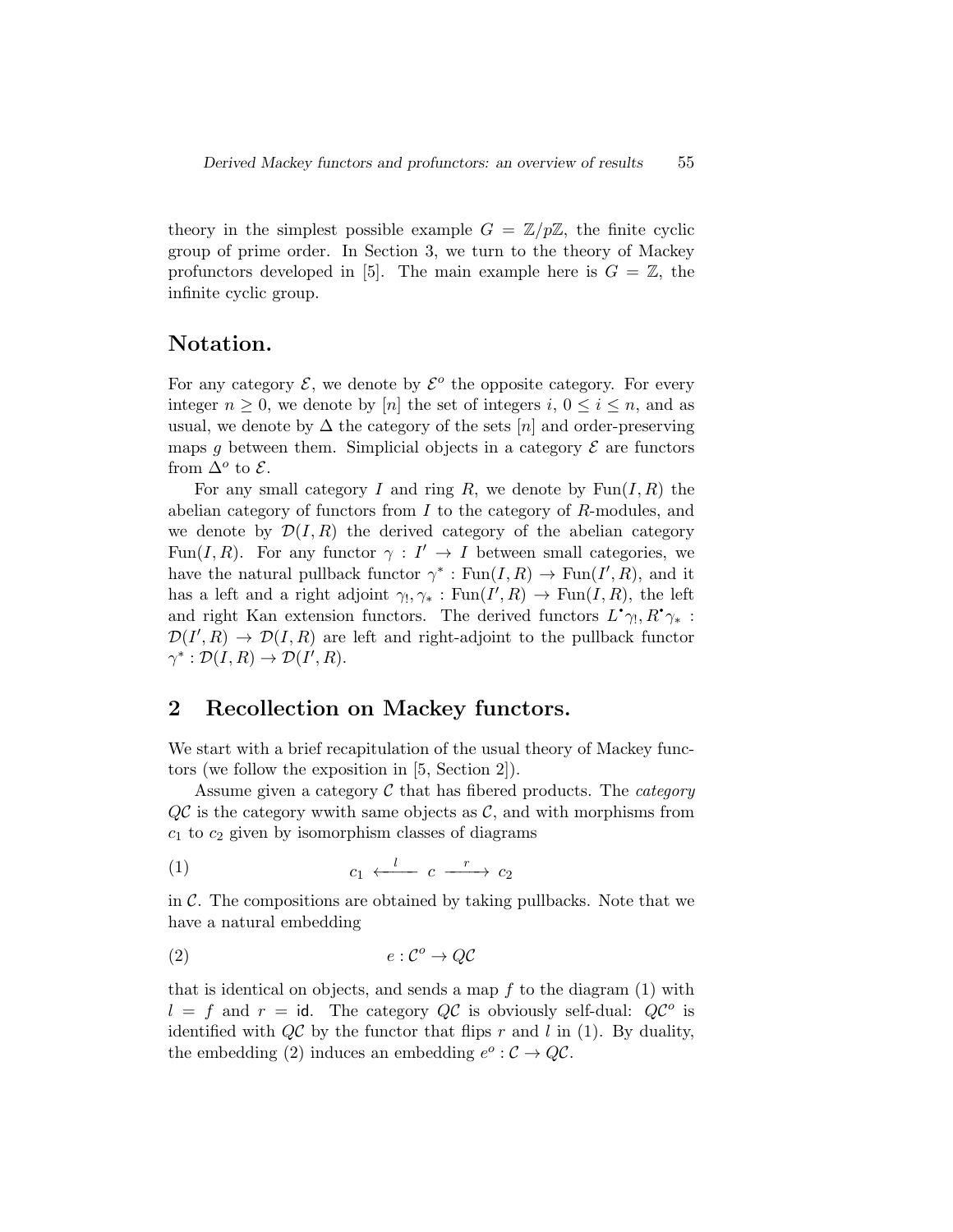Now fix a group G and a ring R, and take as C the category  $\Gamma_G$  of finite G-sets, that is, finite sets equipped with an action of the group G. The category  $\Gamma_G$  has fibered products, so we can define the category  $Q\Gamma_G$  and the embedding (2).

**Definition 2.1.** An object  $E \in \text{Fun}(\Gamma_G^o, R)$  is *additive* if for any  $S_1, S_2 \in$  $\Gamma_G^o$ , the natural map

(3) 
$$
E(S_1 \sqcup S_2) \to E(S_1) \oplus E(S_2)
$$

is an isomorphism. An R-valued G-Mackey functor E is an object  $E \in$  $\text{Fun}(Q\Gamma_G, R)$  whose restriction  $e^*E \in \text{Fun}(\Gamma_G^o, R)$  is additive. The full subcategory in  $Fun(Q\Gamma<sub>G</sub>, R)$  formed by Mackey functors is denoted by  $\mathcal{M}(G,R).$ 

we denote by  $\text{Fun}_{add}(\Gamma^o_G, R) \subset \text{Fun}(\Gamma^o_G, R)$  the full subcategory spanned by additive objects, and let  $O_G \subset \Gamma_G$  be the subcategory of G-orbits – that is, G-sets of the form  $|G/H|$ ,  $H \subset G$  a subgroup. Since every finite G-set decomposes into a disjoint union of G-orbits, (3) insures that restriction to  $O_G^o \subset \Gamma_G^o$  provides an equivalence

$$
\mathrm{Fun}_{add}(\Gamma^o_G, R) \cong \mathrm{Fun}(O^o_G, R).
$$

In other words, an additive object  $E \in \text{Fun}(\Gamma^o_G, R)$  is uniquely determined by specifyings its values  $E^H = E([G/H])$  at all G-orbits, and maps

$$
f^* = E(f) : E^H \to E^{H'},
$$

one for each map  $f : [G/H'] \to [G/H]$  of G-orbits, compatible with compositions for composable pairs of maps  $f, f'$ . To extend  $E$  to a Mackey functor, one needs to also specify a map

(4) 
$$
f_* = E(e^o(f)) : E(S') \to E(S)
$$

for any map  $f: S' \to S$  of finite G-sets. These are sometimes called transfer maps (this is how they appear in equivariant stable homotopy theory). By additivity, it suffices to specify the transfer maps for maps G-orbits. They should be compatible with compositions, and for any two maps  $f': S' \to S$ ,  $f'' : S'' \to S$ , there is a certain compatibility condition between  $f''_*$  and  $f'^*$  encoded in the definition of the category  $Q\Gamma_G$ . Explicitly, if  $S = [G/H]$ ,  $S' = [G/H']$ ,  $S'' = [G/H'']$ , and  $f'$ ,  $f''$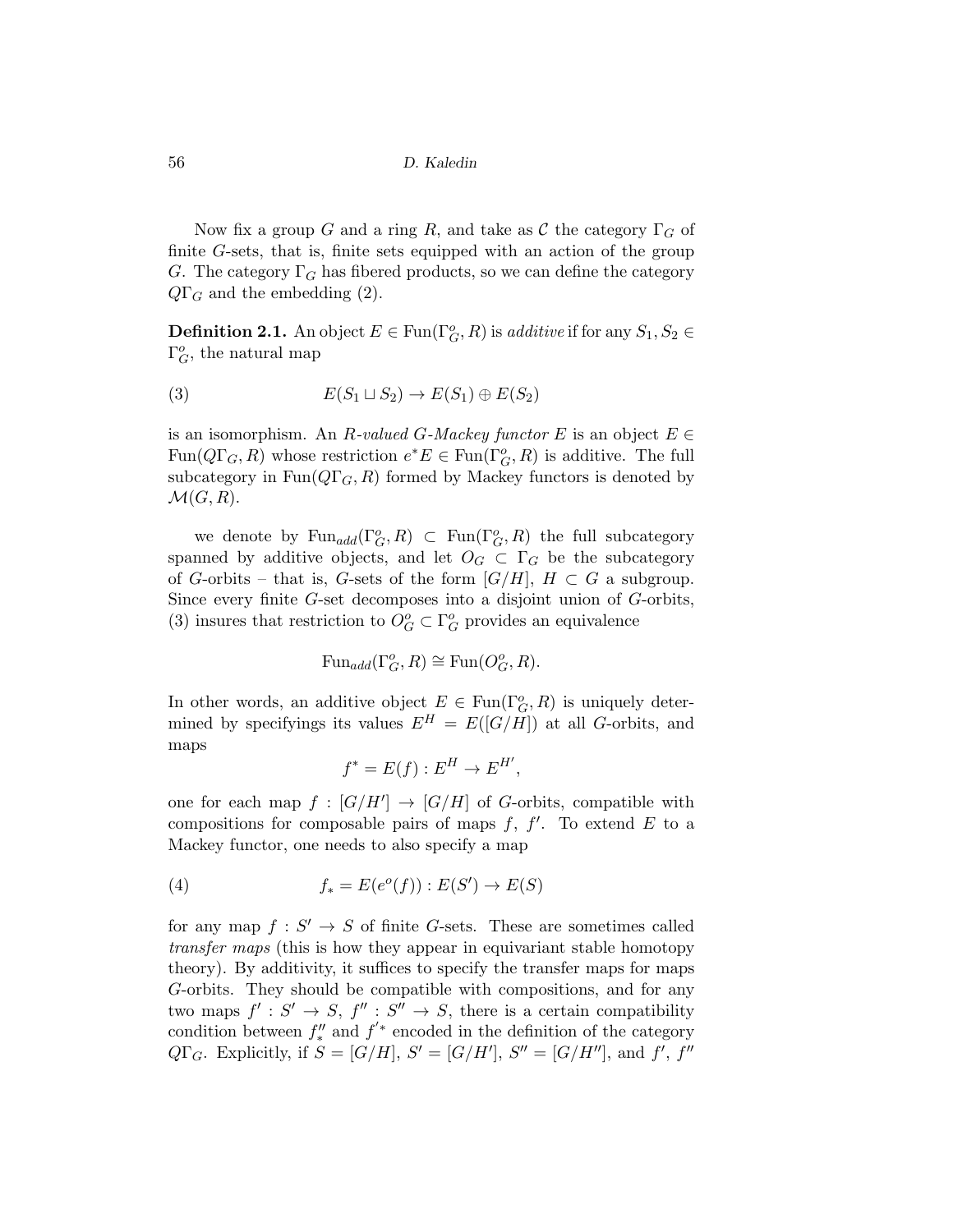are induced by embeddings  $H', H'' \subset H$ , the fibered product  $S' \times_S S''$ decomposes into a disjoint union

(5) 
$$
S' \times_S S'' = \coprod_{s \in S} [G/H_s]
$$

of G-orbits indexed by the finite set  $S = H' \setminus H/H''$ , and we must have

(6) 
$$
f^{'*} \circ f''_* = \sum_{s \in S} \widetilde{f}''_{s*} \circ \widetilde{f}^{'*}_s,
$$

where  $f'_s : [G/H_s] \to [G/H'']$ ,  $f''_s : [G/H_s] \to [G/H']$  are projections of the component  $G/H_s$  of the decomposition (5). This is known as the double coset formula.

For any subgroup  $H \subset G$ , we have a natural restriction functor  $\rho^H : \Gamma_G \to \Gamma_H$  sending a G-set S to the same set S considered as an H-set. The functor  $\rho^H$  has a left-adjoint  $\gamma^H : \Gamma_H \to \Gamma_G$ . Both  $\rho^H$  and  $\gamma^H$  preserve fibered products, thus induce functors

(7) 
$$
Q(\gamma^H): Q\Gamma_H \to Q\Gamma_G
$$
,  $Q(\rho^H): Q\Gamma_G \to Q\Gamma_H$ .

One checks that the adjunction between  $\rho^H$  and  $\gamma^H$  induces an adjunction between  $Q(\gamma^H)$  and  $Q(\rho^H)$ , and that the functor

(8) 
$$
\Psi^H = Q(\rho^H) \equiv Q(\gamma^H)^* : \text{Fun}(Q\Gamma_G, R) \to \text{Fun}(Q\Gamma_H, R)
$$

preserves additivity, thus sends Mackey functors to Mackey functors. The functor  $\Psi^H$  is known as the *categorical fixed points functor*.

On the other hand, for any subgroup  $H \subset G$  with normalizer  $N_H \subset$ G, the quotient  $W = N_H/H = \text{Aut}_G([G/H])$  acts on the fixed points subset  $S^H$  of any G-set S. Then sending S to  $S^H$  gives a functor  $\varphi^H : \Gamma_G \to \Gamma_W$  preserving fibered products, and we can consider the adjoint pair of functors

(9) 
$$
\Phi^H = Q(\varphi^H) : \text{Fun}(Q\Gamma_G, R) \to \text{Fun}(Q\Gamma_W, R),
$$

$$
\text{Inf}^H = Q(\varphi^H)^* : \text{Fun}(Q\Gamma_W, R) \to \text{Fun}(Q\Gamma_G, R).
$$

Both preserve additivity, thus induce adjoint functors between  $\mathcal{M}(G, R)$ and  $\mathcal{M}(W, R)$ . These are the *geometric fixed points functor* and the inflation functor.

The embedding  $\mathcal{M}(G, R) \subset \text{Fun}(Q\Gamma_G, R)$  admits a left-adjoint *addi*tivization functor Add. This allows to define tensor products of Mackey functors. Namely, the cartesian product functor

(10) 
$$
m: \Gamma_G \times \Gamma_G \to \Gamma_G
$$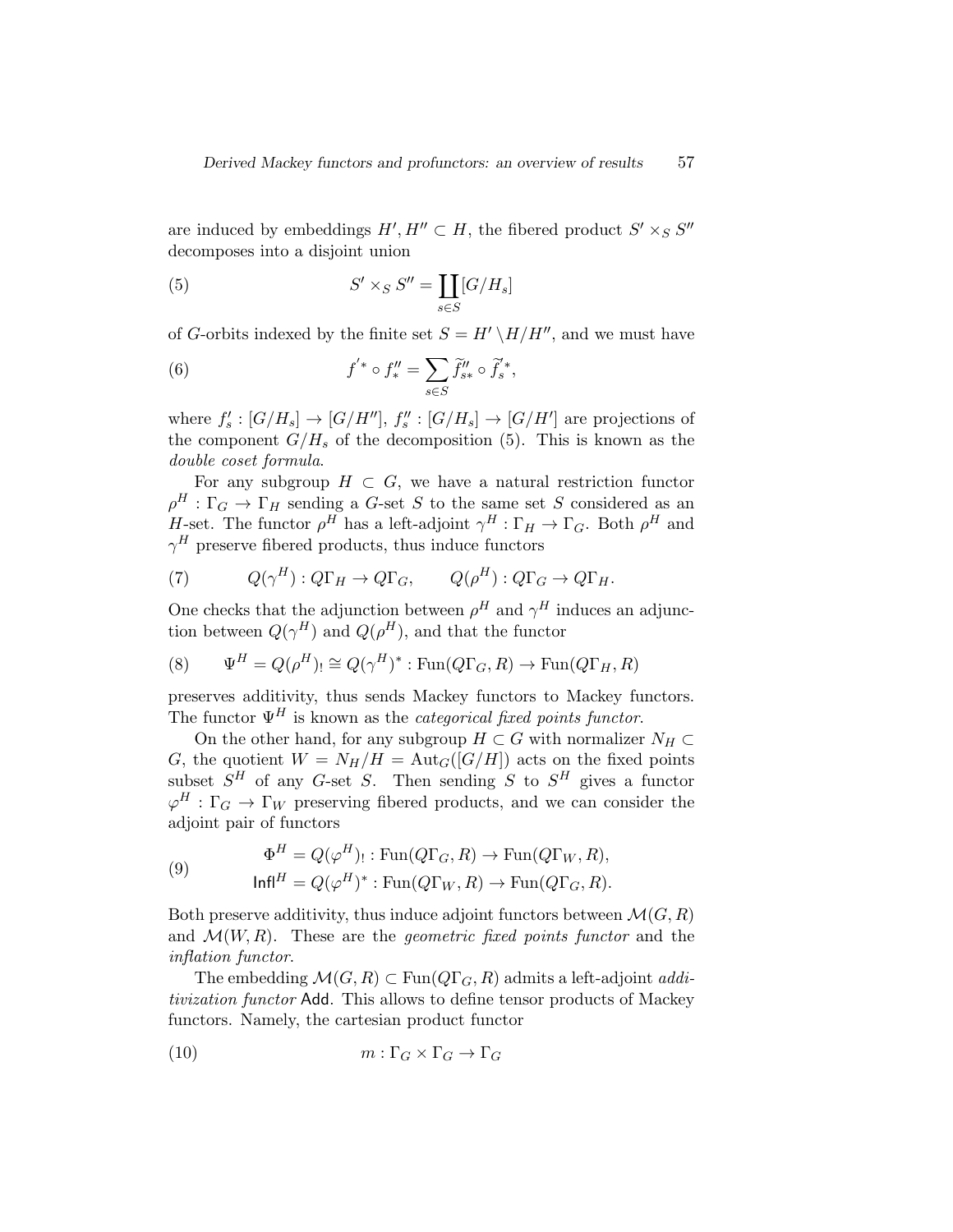preserves fiber products, thus induces a functor

$$
Q(m): Q\Gamma_G \times Q\Gamma_G \to Q\Gamma_G.
$$

Then for any two algebras  $R_1, R_2$  over a commutative ring k and Mackey functors  $E_1 \in \mathcal{M}(G, R_1), E_2 \in \mathcal{M}(G, R_2)$ , their tensor product  $E_1 \circ E_2$ is given by

(11) 
$$
E_1 \circ E_1 = \mathsf{Add}(Q(m_1(E_1 \boxtimes_k E_2)) \in \mathcal{M}(G, R_1 \otimes_k R_2).
$$

The tensor product (11) is unital, with the unit given by the so-called *Burnside Mackey functor*  $A \in \mathcal{M}(G,\mathbb{Z})$ . Explicitly, for any subgroup  $H \subset G$ ,  $\mathcal{A}^H$  is canonically identified with the *Burnside ring*  $A^H$  of the group  $H$  given by

(12) 
$$
A^H = \mathbb{Z}[\text{Iso}(\Gamma_H)] / \{ [S \sqcup S'] - [S] - [S'] \},
$$

that is, the free abelian group generated by isomorphism classes  $[S]$ of finite H-sets S, modulo the relations  $|S \cup S'| = |S| + |S'|$  (this is a commutative ring, with the product induced by the cartesian product of  $H$ -sets). Note that since any  $G$ -set uniquely decomposes into a disjoint union of G-orbits, we have

(13) 
$$
A^G \cong \bigoplus_{H \subset G} \mathbb{Z},
$$

where the sum is over all conjugacy classes of subgroups  $H \subset G$ . Both the categorical fixed points functor  $\Psi^H$  and the geometric fixed points functor  $\Phi^H$  commute with the product (11). If R is a commutative ring, then the product (11) with  $R_1 = R_2 = k = R$  turns  $\mathcal{M}(G, R)$  into a unital symmetric tensor category. An R-valued G-Green functor is an algebra object in the category  $\mathcal{M}(G, R)$ .

For any subgroup  $H \subset G$ , the functor  $\gamma^H$  and the categorical fixed points functor  $\Psi^H$  can be computed rather explicitly. The geometric fixed points functor  $\Phi^H$  is harder to describe. However, there is the following result.

**Lemma 2.2** ([5, Lemma 2.4]). Assume given a normal subgroup  $N \subset$ G, with the quotient  $W = G/N$ . Then the inflation functor  $\text{Infl}^N$  is fully faithful. Moreover, for any  $E \in \mathcal{M}(G,R)$ , the adjunction map

$$
(14) \t\t\t M \to \ln \ln^N \Phi^N M
$$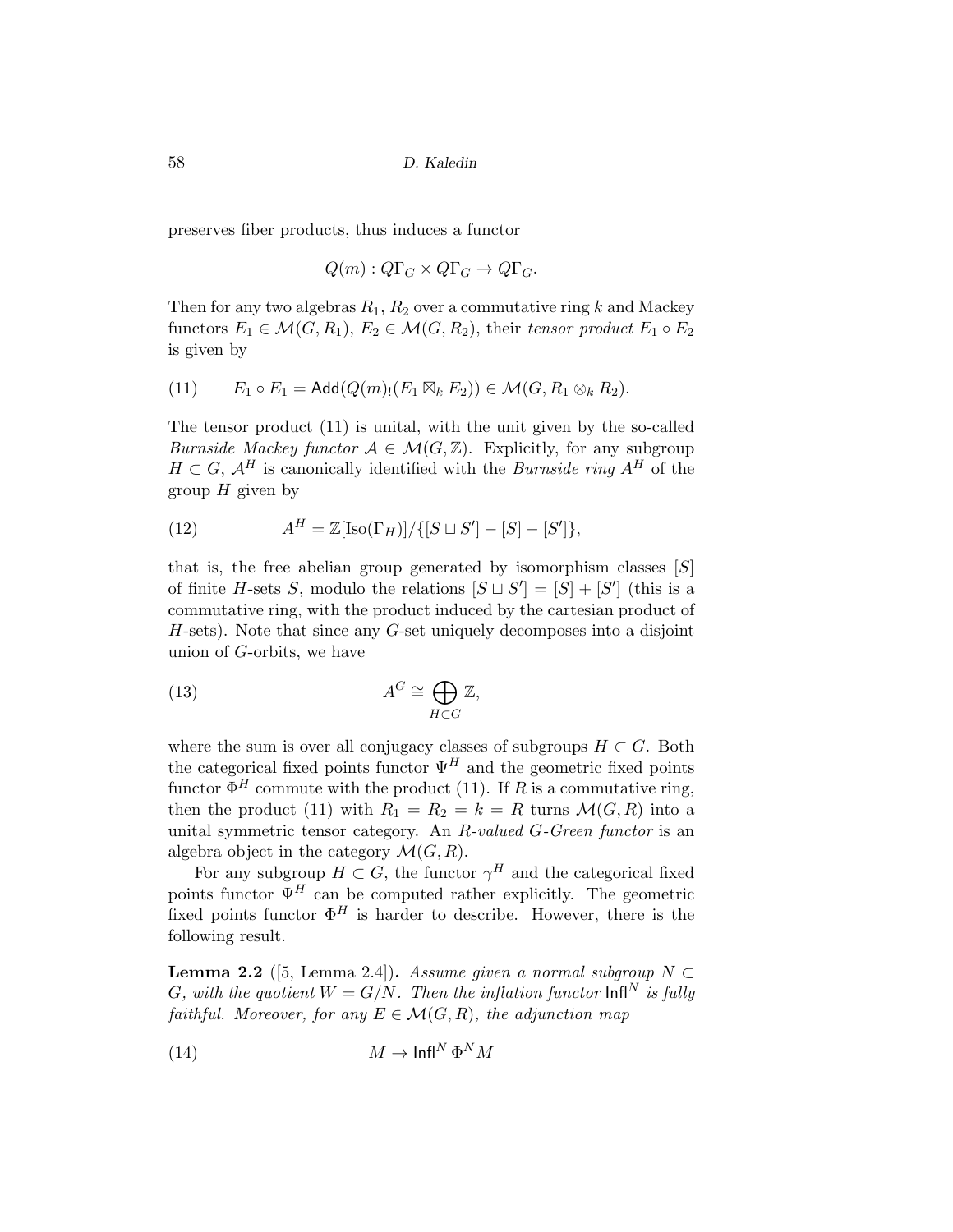is surjective, and for any  $S \in \Gamma_W$ , we have a short exact sequence

(15) 
$$
\bigoplus_{f:S'\to S} M(S') \xrightarrow{\sum f_*} M(S) \longrightarrow \Phi^N(M)(S) \longrightarrow 0,
$$

where  $f_*$  is as in (4), and the sum is over all maps  $f: S' \to S$  in  $\Gamma_G$ such that S' has no elements fixed under  $N \subset G$ .

 $\sum f_*$  in (15) is not only the sum of the images of individual maps  $f_*,$  it Note that by additivity of  $E \in \text{Fun}(Q\Gamma_G, R)$ , the image of the map is actually the union of these images.

# 3 Derived Mackey functors.

We now turn to the derived version of the story of Section 2. To see why the derived category  $\mathcal{D}(\mathcal{M}(G,R))$  might be a wrong object to work with, it suffices to recall the definition of the category QC: we only consider the isomorphism classes of diagrams (1), and completely ignore the fact that those diagrams can have non-trivial automorphism groups with nontrivial homology. On the formal level, the problem appears for example in Lemma 2.2: if one considers the derived categories  $\mathcal{D}(\mathcal{M}(G,\mathbb{R}))$ ,  $\mathcal{D}(\mathcal{M}(W,R))$ , then the functor

$$
Infl^N: \mathcal{D}(\mathcal{M}(W,R)) \to \mathcal{D}(\mathcal{M}(G,R))
$$

induced by the inflation functor (9) is not longer fully faithful. To obtain the correct category of derived Mackey functors, one has to take account of the automorphisms of diagrams (1) and treat  $Q\Gamma_G$  as what it naturally is  $-$  a 2-category rather than simply a category. But then, one has to make sense of the derived category  $\mathcal{D}(Q\Gamma_{G}, R)$ .

#### 3.1 Quotient constructions.

In fact, [4] introduces not one but two equivalent ways to do it. Firstly, one can observe that any small category  $\mathcal C$  defines a small additive category  $\mathcal{B}^{\mathcal{C}}$  with the same objects, and morphism groups given by

$$
\mathcal{B}^{\mathcal{C}}(c,c') = \mathbb{Z}[\mathcal{C}(c,c')],
$$

where  $\mathcal{C}(c, c')$  is the set of morphisms from c to c' in the category C. Giving a functor from  $\mathcal C$  to R-modules is equivalent to giving an additive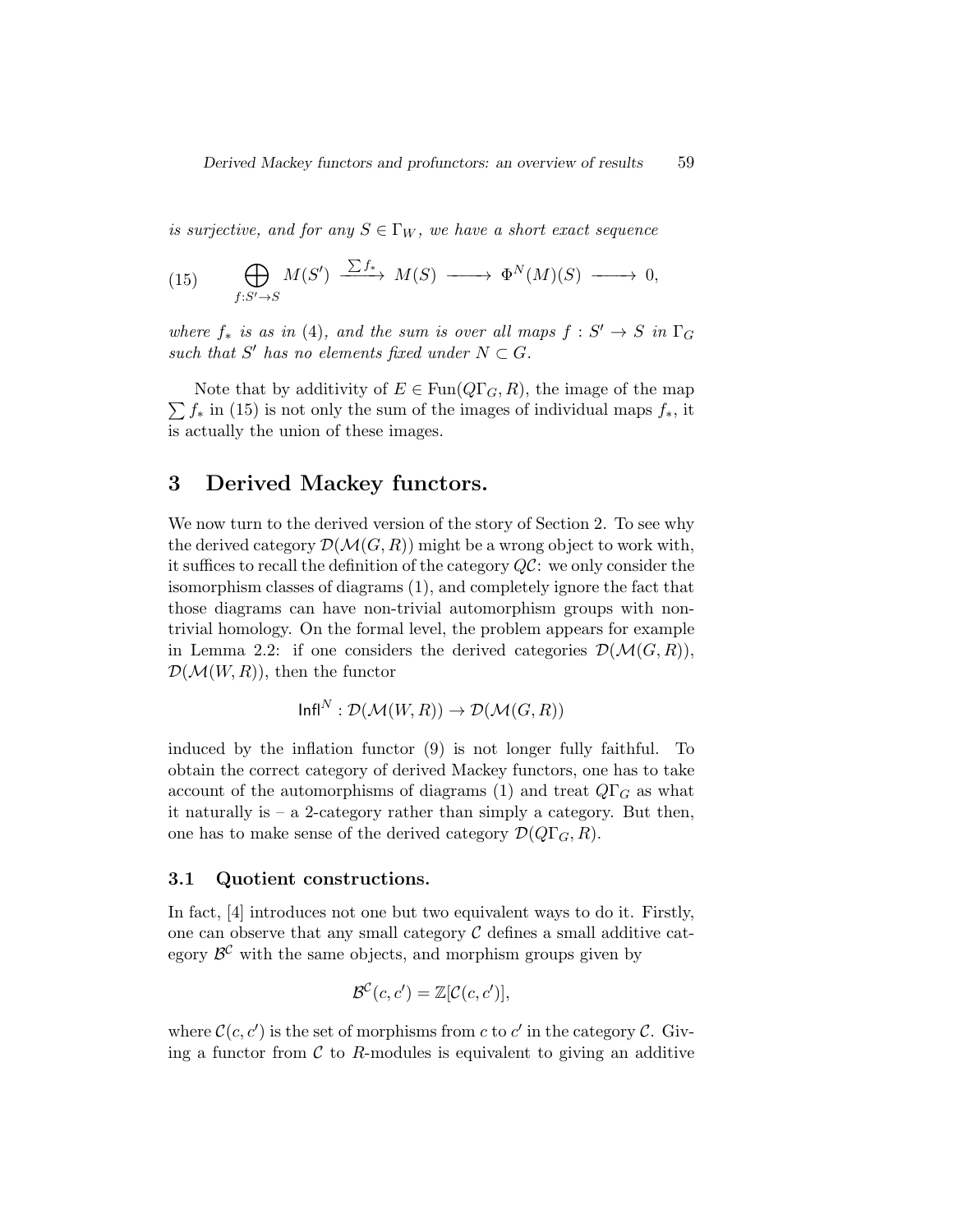functor from  $\mathcal{B}^{\mathcal{C}}$  to R-modules. If C is not a category but a 2-category, then  $\mathcal{C}(c, c')$  are not sets but small categories. What one can do is consider the geometric realizations  $|\mathcal{C}(c, c')|$  of the nerves of the categories  $\mathcal{C}(c, c')$ , and let

$$
\mathcal{B}_{\bullet}^{\mathcal{C}}=C_{\bullet}(|\mathcal{C}(c,c')|,\mathbb{Z})
$$

be the singular chain complexes of these geometric realizations. If  $\mathcal C$  is a strict 2-category – that is, compositions are associative on the nose – then geometric realization is sufficiently functorial so that  $\mathcal{B}^{\mathcal{C}}_{\bullet}(-,-)$ define a DG category  $\mathcal{B}^{\mathcal{C}}$  with the same objects as C. In the general case, it is still possible to define  $\mathcal{B}^{\mathcal{C}}$  as an  $A_{\infty}$ -category. Then one can define  $\mathcal{D}(\mathcal{C}, R)$  as the dervied category of  $A_{\infty}$ -functors from  $\mathcal{B}_{\bullet}^{\mathcal{C}}$  to complexes of  $R$ -modules. This is done in [4, Subsection 1.6].

The second approach is that of [4, Section 4]. It uses the nerves more directly. Namely, recall that the nerve  $N(\mathcal{C}) : \Delta^{\circ} \to \mathsf{Sets}$  of a small category C is a simplicial set whose value at  $[n] \in \Delta^o$  is the set of all diagrams

$$
(16) \t\t c_0 \xrightarrow{f_0} \dots \xrightarrow{f_{n-1}} c_n
$$

in C. For any map  $g : [n] \rightarrow [n']$  in  $\Delta$ , a diagram  $c \in N(C)([n'])$ induces a diagram  $g^*c \in N(\mathcal{C})([n])$  such that  $g^*c_i = c_{g(i)}$ . One can turn  $N(\mathcal{C})$  into another small category  $\mathcal{N}(\mathcal{C})$  by applying the Grothendieck construction of [3]: the objects of  $\mathcal{N}(\mathcal{C})$  are pairs  $\langle [n], c_{\bullet} \rangle$  of an object  $[n] \in \Delta$  and a diagram (16), and morphisms from  $\langle [n], c \rangle$  to  $\langle [n'], c' \rangle$  are morphisms  $g: [n] \to [n']$  in  $\Delta$  such that  $c_{\bullet} = g^* c'_{\bullet}$ . Sending a diagram (16) to  $c_n$  gives a functor  $q : \mathcal{N}(\mathcal{C}) \to \mathcal{C}$ , and the corresponding pullback functor

$$
q^* : \mathcal{D}(\mathcal{C}, R) \to \mathcal{D}(\mathcal{N}(\mathcal{C}), R)
$$

is a fully faithful embedding. To characterize its image, say that a morphism in  $\mathcal{N}(\mathcal{C})$  defined by  $g: [n] \to [n']$  is special if  $g(n) = n'$ , and say that  $E \in \mathcal{D}(\mathcal{N}(\mathcal{C}), R)$  is special if the map  $E(f)$  is invertible for any special f. Then  $\mathcal{D}(\mathcal{C}, R) \subset \mathcal{D}(\mathcal{N}(\mathcal{C}), R)$  is exactly the full subcategory spanned by special objects.

Now, if one starts with a 2-category  $\mathcal{C}$ , then diagrams (16) form a category rather than a set. However, one can still define the category  $\mathcal{N}(\mathcal{C})$ : objects are pairs  $\langle [n], c_{\bullet} \rangle$ , morphisms from  $\langle [n], c_{\bullet} \rangle$  to  $\langle [n'], c_{\bullet}' \rangle$ are pairs of a morphism  $g: [n] \to [n']$  and a morphism  $c \to g^*c'$ . Then one can keep the same notion of a special map and special object, and define  $\mathcal{D}(\mathcal{C}, R)$  as the full subcategory in  $\mathcal{D}(\mathcal{N}(\mathcal{C}), R)$  spanned by special objects.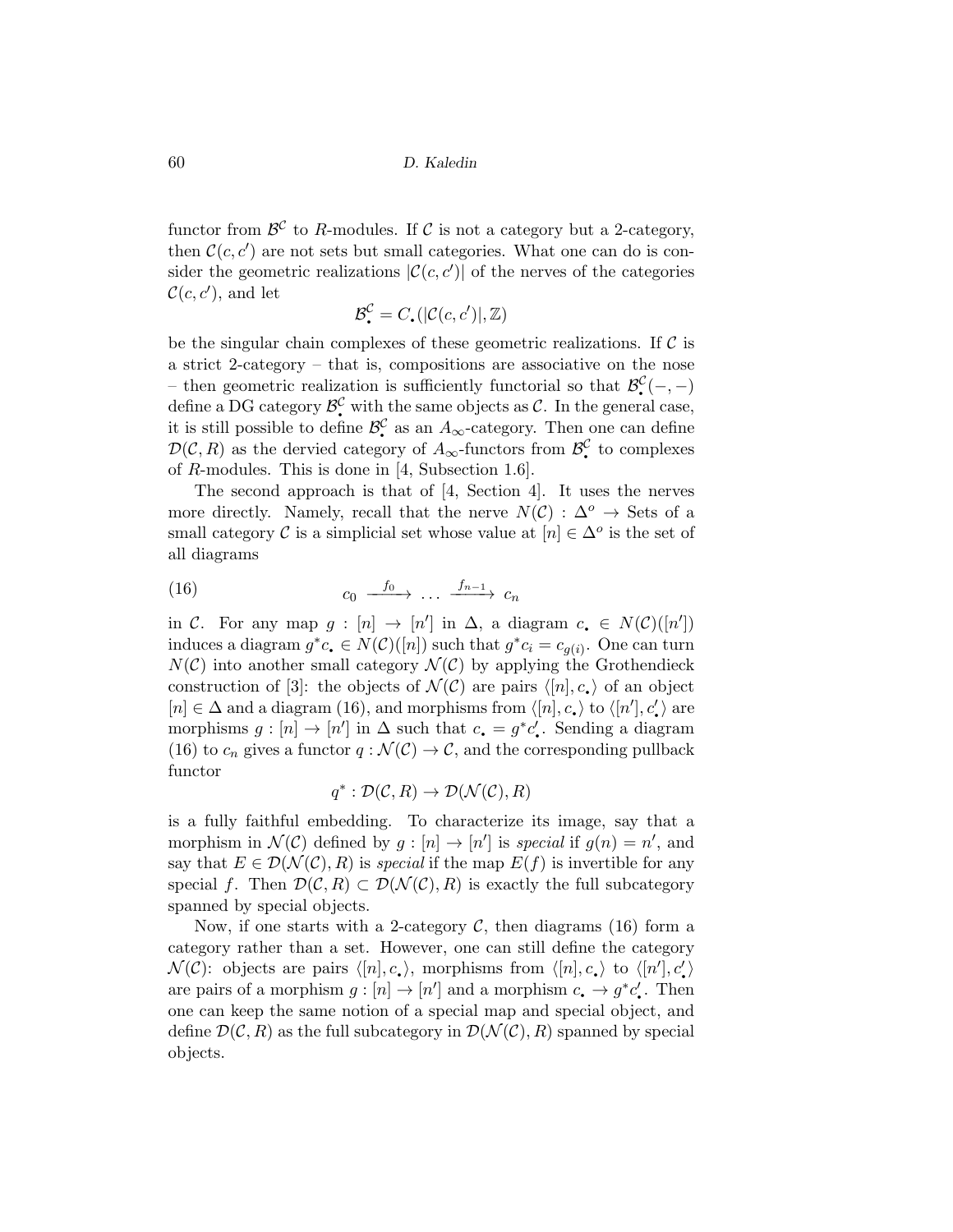As it turns out, the second approach is much better for practical applications: one does not need to keep track of all the higher  $A_{\infty}$ operations, since they are all packed into the structure of the category  $\mathcal{N}(\mathcal{C}).$ 

For applications to Mackey functors, then, one would start with a category  $\mathcal C$  that has fibered products, define a category  $\mathcal Q\mathcal C$  with the same objects and morphisms given by isomorphisms classes of diagrams

$$
(17) \t\t c \longleftarrow \tilde{c} \longrightarrow c'
$$

in  $\mathcal{C}$ , and refine it to a 2-category  $\mathcal{QC}$  by letting

$$
\mathcal{QC}(c, c')
$$

be the groupoids of such diagrams and invertible maps between them. Then one would consider the nerve  $\mathcal{N}(\mathcal{Q}\mathcal{C})$ . This is more-or-less what is done in [4, Section 4] and [5, Section 4], but with a small modification. It turns out that instead of  $\mathcal{N}(\mathcal{Q}\mathcal{C})$ , one can use a smaller category SC. Its objects are pairs  $\langle [n], c_{\bullet} \rangle$  of  $[n] \in \Delta$  and a diagram (16) in C, and morphisms from  $\langle [n], c_{\bullet} \rangle$  to  $\langle [n'], c_{\bullet}' \rangle$  are pairs  $\langle g, \alpha \rangle$  of a morphism  $g: [n] \to [n']$  and a collection of morphisms  $\alpha_i : c'_{g(i)} \to c_i, 0 \le i \le n$ , such that for any i and j,  $1 \leq i \leq j \leq n'$ , the diagram

$$
\begin{array}{ccc}\nc'_{g(i)} & \longrightarrow & c'_{g(j)} \\
\alpha_i & & \downarrow \alpha_j \\
c_i & \longrightarrow & c_j\n\end{array}
$$

is a fibered product square in the category C. A map  $\langle g, \alpha_{\bullet} \rangle$  in SC is special if  $g(n) = n'$  and  $\alpha_n$  is invertible, and an object  $E \in \mathcal{D}(S\mathcal{C}, R)$  is special if  $E(f)$  is invertible for any special map f. One denotes by

(18) 
$$
\mathcal{DS}(\mathcal{C}, R) \subset \mathcal{D}(S\mathcal{C}, R)
$$

the full subcategory spanned by special objects.

One advantage of the category  $S\mathcal{C}$  is that one can define an analog of the embedding  $(2)$  without replacing the category  $\mathcal{C}^{\circ}$  with its nerve: by definition, sending  $c \in \mathcal{C}$  to the pair  $\langle [0], c \rangle$  gives a natural functor  $e: \mathcal{C}^o \to \mathcal{SC}$ . Thus every object  $E \in \mathcal{D}(\mathcal{SC}, R)$  defines an object

(19) 
$$
\overline{E} = e^*E \in \mathcal{D}(\mathcal{C}^o, R)
$$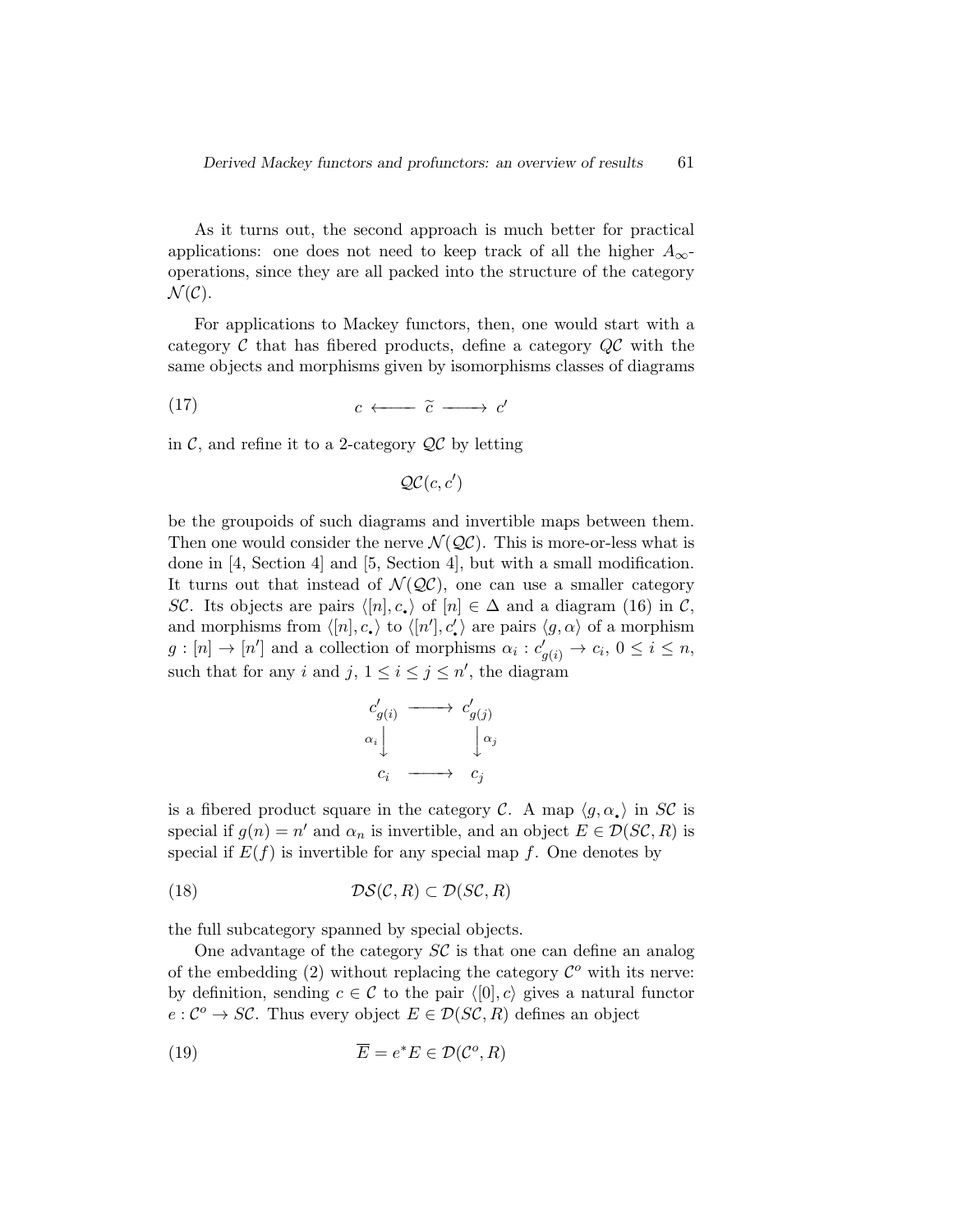that we call the base part of E. Sending a diagram  $(16)$  to  $c_n$  gives a natural functor  $q : \mathcal{SC} \to \mathcal{QC}$ , and the composition  $q \circ e$  is the natural embedding (2). For every special map f in  $SC$ ,  $q(f)$  is invertible in  $QC$ , so that we have a natural functor

(20) 
$$
q^*: \mathcal{D}(Q\mathcal{C}, R) \to \mathcal{D}\mathcal{S}(\mathcal{C}, R).
$$

This functor is in general not an equivalence, and we take  $DS(\mathcal{C}, R)$  as the correct definition of  $\mathcal{D}(\mathcal{QC}, R)$ , a refinement of  $\mathcal{D}(QC, R)$ .

Although  $q^*$  is not an equivalence, note that the standard t-structure on  $\mathcal{D}(S\mathcal{C}, R)$  induces a t-structure on  $\mathcal{DS}(\mathcal{C}, R)$ ,  $q^*$  is t-exact, and it identifies the heart of the *t*-structure on  $DS(\mathcal{C}, R)$  with Fun( $QC, R$ ). For any  $E \in \text{Fun}(Q\mathcal{C}, R)$ , the base part of  $q^*E$  is  $e^*E \in \text{Fun}(\mathcal{C}^o, R)$ ; extending this base part to a special object in  $\mathcal{D}(SC, R)$  is equivalent to providing the transfer maps (4).

The category  $DS(\mathcal{C}, R)$  of (18) is functorial in  $\mathcal{C}$  in the following sense. Say that a functor  $F: \mathcal{C} \to \mathcal{C}'$  between two small categories with fibered product is a *morphism* if it preserves fibered products. Then any morphism F induced a functor  $S(F)$ :  $SC \rightarrow SC'$  that commutes with projections to  $\Delta$  and sends special maps to special maps. Therefore we have a pullback functor

$$
S(F)^* : \mathcal{DS}(\mathcal{C}', R) \to \mathcal{DS}(\mathcal{C}, R).
$$

It has been shown in [5, Corollary 4.15] that  $S(F)^*$  has a left-adjoint functor

$$
S(F)_{!}: \mathcal{DS}(\mathcal{C}, R) \to \mathcal{DS}(\mathcal{C}, R).
$$

#### 3.2 Definitions and properties.

Now return to the situation of Section 2: fix a finite group  $G$ , and let  $\Gamma_G$  be the category of finite G-sets. This category has fiberd products, so that for any ring R, we can consider the derived category  $\mathcal{DS}(\Gamma_G, R)$ of (18).

**Definition 3.2.1.** An object  $E \in \mathcal{D}(\Gamma_G^o, R)$  is *additive* if the natural map (3) is an isomorphism for any  $S_1, S_2 \in \Gamma_G$ . A derived R-valued G-Mackey functor is an object  $E \in \mathcal{DS}(\Gamma_G, R)$  with additive base part  $(19).$ 

We denote the full subcategory of derived R-valued G-Mackey functors by

$$
\mathcal{DM}(G,R) \subset \mathcal{DS}(\Gamma_G,R).
$$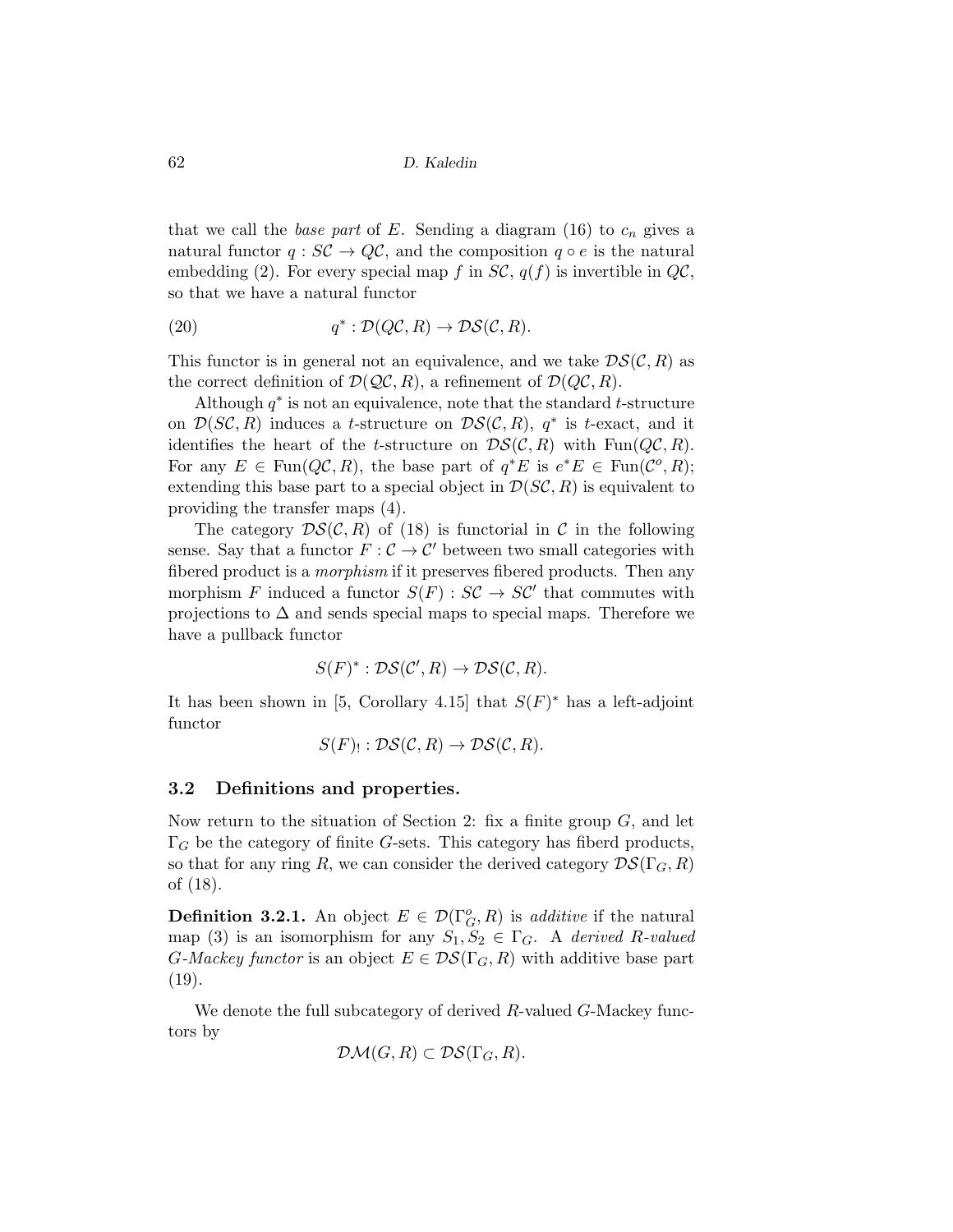The standard t-structure on  $\mathcal{DS}(\Gamma_G, R)$  induces a t-structure on

$$
\mathcal{DM}(G,R)
$$

whose heart is identified with  $\mathcal{M}(G, R)$  by the functor  $q^*$  of (20). It has been proved in [5, Lemma 8.3] that the embedding  $\mathcal{DM}(G, R) \subset$  $DS(\Gamma_G, R)$  admits a left-adjoint *additivization functor* 

(21) Add: 
$$
\mathcal{DS}(\Gamma_G, R) \to \mathcal{DM}(G, R)
$$
.

If  $G = \{e\}$  is the trivial group consisting of its unity element e, then  $\mathcal{DM}(G, R) \cong \mathcal{D}(R)$  is the derived category of the category of R-modules (note that this is a non-trivial statement that requires a proof, such as the one found in [4, Subsection 3.2]). As in (7), for any subgroup  $H \subset G$ , we have the adjoint pair of functors  $\rho^H$ ,  $\gamma^H$ ; both are morphisms and induce an adjoint pair of functors

$$
S(\gamma^H): S\Gamma_H \to S\Gamma_G, \qquad S(\rho^H): S\Gamma_G \to S\Gamma_H.
$$

The functor

$$
S(\gamma^H)^* \cong S(\rho^H)_!: \mathcal{DS}(\Gamma_G, R) \to \mathcal{DS}(\Gamma_H, R)
$$

sends additive objects to additive objects, thus induces a functor

(22) 
$$
\Psi^H : \mathcal{DM}(G, R) \to \mathcal{DM}(H, R)
$$

This is the derived counterpart of the categorical fixed points functor (8). On the other hand, for any  $H \subset G$  with normalizer  $N_H$  and quotient  $W = N_H/H$ , the fixed points functor  $\varphi^H : \Gamma_G \to \Gamma_W$  is also a morphism, and induces an adjoint pair of functors

(23) 
$$
\Phi^H = S(\varphi^H) : \mathcal{DS}(\Gamma_G, R) \to \mathcal{DS}(\Gamma_W, R),
$$

$$
\mathsf{Infl}^H = S(\varphi^H)^* : \mathcal{DS}(\Gamma_W, R) \to \mathcal{DS}(\Gamma_G, R),
$$

a derived counterpart the geometric fixed points functor and the inflation functor of (9). As in the non-derived case, both  $\Phi^H$  and  $\text{Inf}^H$ preserve additivity, thus induce an adjoint pair of functors between  $\mathcal{DM}(G,R)$  and  $\mathcal{DM}(H,R)$  (for  $\Phi^H$ , this is [5, Lemma 6.14]). As in Lemma 2.2, for any normal subgroup  $N \subset G$  with quotient  $W = G/N$ , the inflation functor  $\text{Infl}^N : \mathcal{DM}(W, R) \to \mathcal{DM}(G, R)$  is fully faithful (this is [5, Lemma 6.12]).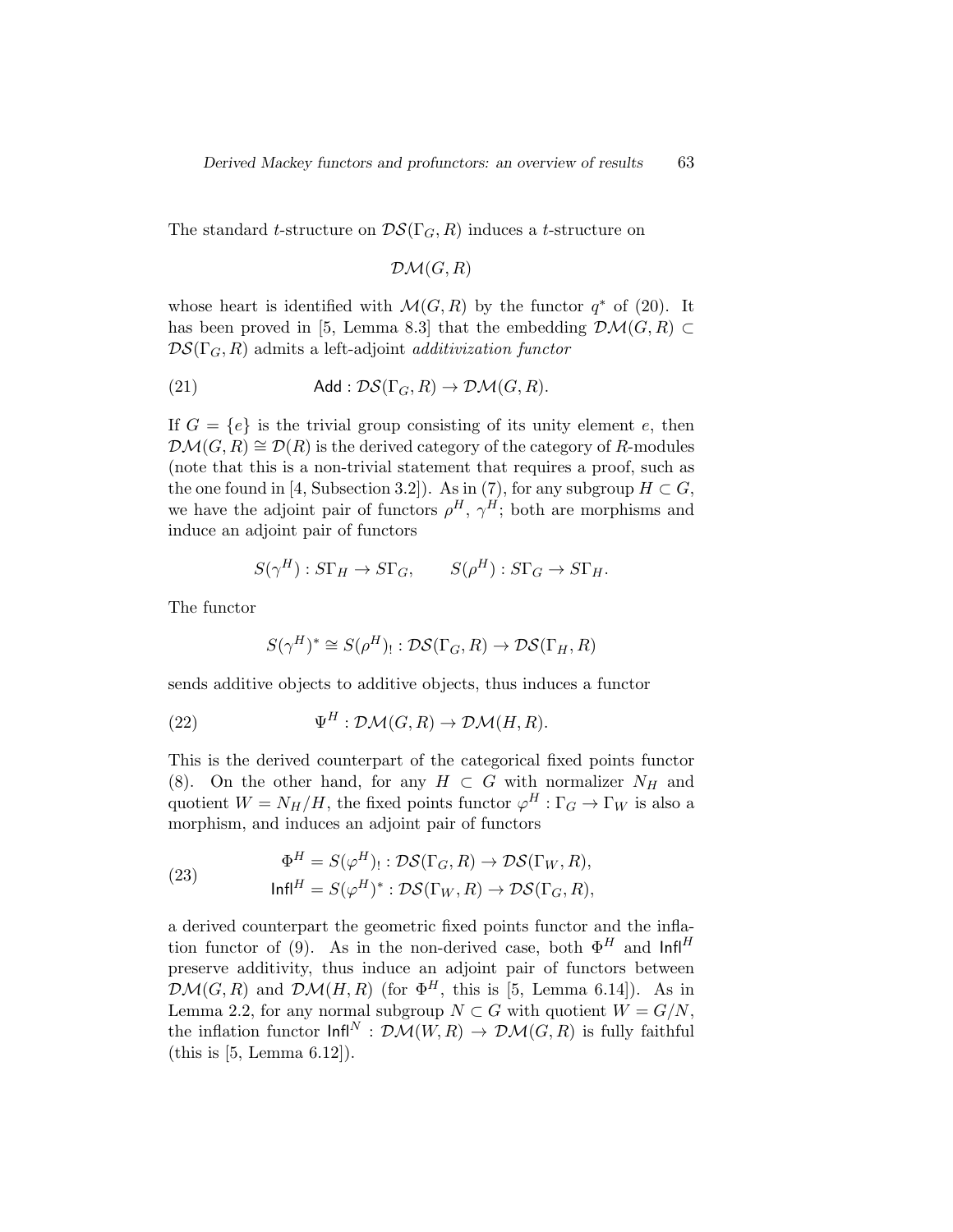To define products of derived Mackey functors, one considers the cartesian product functor (10). It is a morphism, but  $S(m)$  does not automatically preserve additivity. So, for any two algebra  $R_1, R_2$  over a commutative ring k and any  $E_1 \in \mathcal{DM}(G, R_1), E_2 \in \mathcal{DM}(G, R_2)$ , we let

(24) 
$$
E_1 \circ E_2 = \mathsf{Add}(S(m_1(E_1 \boxtimes_k E_2)) \in \mathcal{DM}(G, R_1 \otimes_k R_2),
$$

where Add is the additivization functor  $(21)$ . This product has exactly the same properties as the underived product (11). In particular, the fixed points functors  $\Psi^H$ ,  $\Phi^H$  are tensor functors. Moreover, we have a derived version  $\mathcal{A}_{\bullet} \in \mathcal{DM}(G, \mathbb{Z})$  of the Burnside Mackey functor that serves as the unit object for the product, and a derived Burnside ring  $A_{\bullet}^G = A_{\bullet}([G/G])$ . Explicitly, as shown in [5, Subsection 8.3], we have

$$
A^G_{\bullet} = \bigoplus_{H \subset G} C_{\bullet}(W_H, \mathbb{Z}),
$$

where the sum is over all the conjugacy classes of subgroups  $H \subset G$ , and the corresponding summand is the homology complex of the group  $W_H = \text{Aut}_G([G/H])$  with coefficients in Z. In homological degree 0, this recovers the isomorphism (13).

#### 3.3 Pointed G-sets.

To obtain more information about derived Mackey functors, it is convenient to use the following observation. Say that a diagram (1) is restricted if the map l is injective, and note that the pullback of an injective map is an injective map. Therefore we have a subcategory  $Q_I \Gamma_G \subset Q \Gamma_G$  whose maps are isomorphism classes of restricted diagrams, and a subcategory  $S_I \Gamma_G \subset \Gamma_G$  whose maps are pairs  $\langle g, \alpha \rangle$ with injective  $\alpha_n$ . Say that a map in  $S_I \Gamma_G$  is special if it is special in  $S\Gamma_G$ , say that an object  $E \in \mathcal{D}(S_I \Gamma_G, R)$  is special if it inverts all special maps, and let  $\mathcal{DS}_I(\Gamma_G, R) \subset \mathcal{D}(S_I \Gamma_G, R)$  be the full subcategory spanned by special objects. Then the projection  $q : S\Gamma_G \to Q\Gamma_G$  restricts to a projection  $q: S_I \Gamma_G \to Q_I \Gamma_G$ , and we have a natural functor

(25) 
$$
q^* : \mathcal{D}(Q_I \Gamma_G, R) \to \mathcal{D}\mathcal{S}_I(\Gamma_G, R).
$$

However, unlike the functor (20), this functor is an equivalence of categories (this is [5,Corollary 4.17]—roughly speaking, the reason this holds is that restricted diagrams (1) have no non-trivial automorphisms).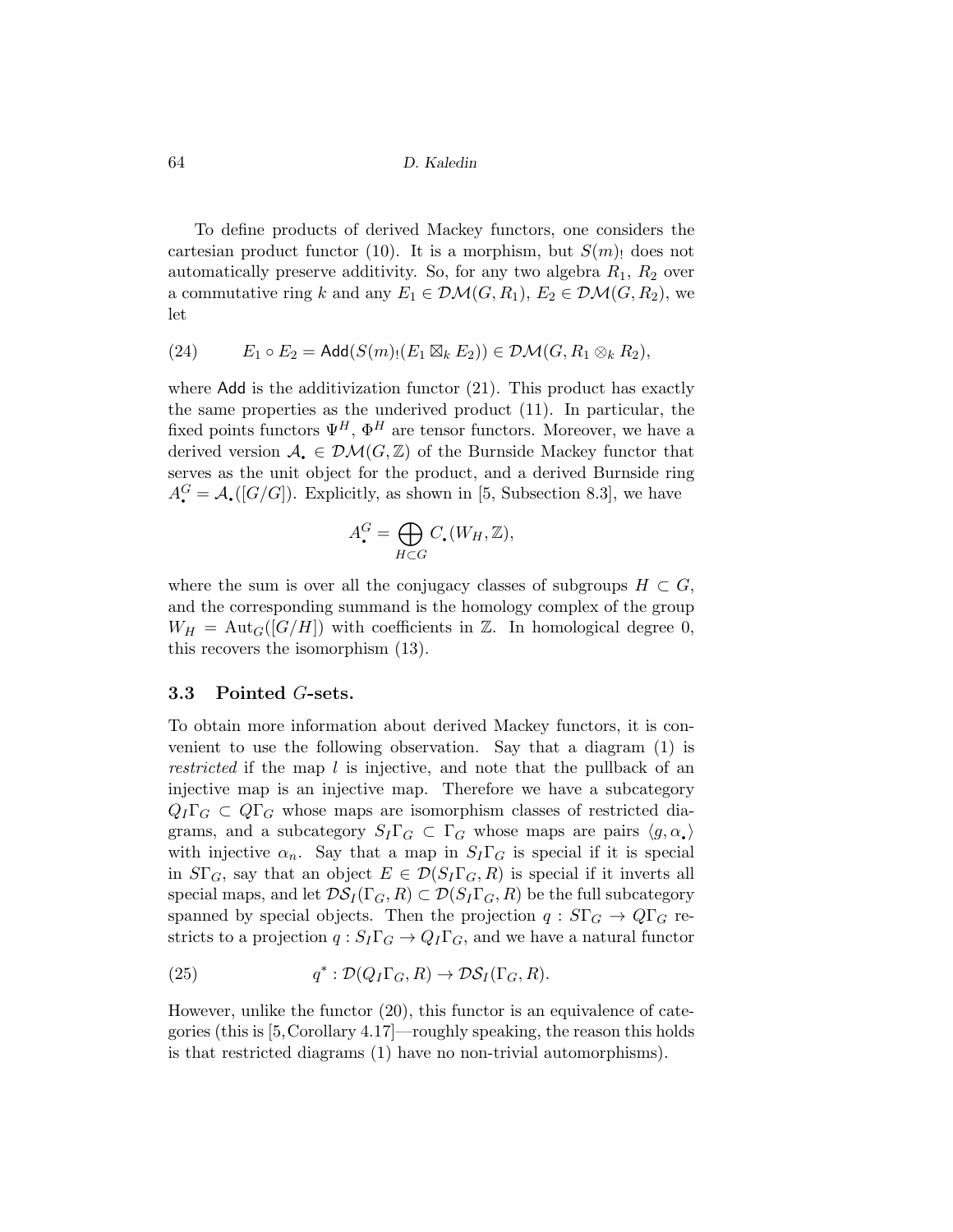The category  $Q_I \Gamma_G$  is naturally identified with the category  $\Gamma_{G+}$ of finite pointed  $G$ -sets (that is, finite  $G$ -sets  $S$  with distinguished  $G$ invariant element  $o \in S$ ). The equivalence sends S to  $S \setminus \{o\}$ , and a map  $f : S \to S'$  goes to the diagram

$$
S \setminus \{o\} \longleftarrow S \setminus f^{-1}(\{o'\}) \longrightarrow S' \setminus \{o'\}.
$$

The equivalence (25) together with the restriction with respect to the embedding  $S_I \Gamma_G \to S \Gamma_G$  then provide a natural functor

(26) 
$$
r: \mathcal{DS}(\Gamma_G, R) \to \mathcal{D}(\Gamma_{G+}, R),
$$

and we introduce the following definition.

Definition 3.3.1 ([5, Definition 6.9]). For any derived Mackey functor  $E \in \mathcal{DM}(G, R)$  and any simplicial finite pointed  $G$ -set  $X : \Delta^o \to \Gamma_{G+}$ , the *homology complex* of X with coefficients in  $E$  is given by

$$
C_{\bullet}(X,E) = C_{\bullet}(\Delta^o, X^*r(E)),
$$

where r is the restriction functor (26), and  $C_{\bullet}(\Delta^o, -)$  is the homology complex of the small category  $\Delta^o$ .

Moreover, in [5, Subsection 7.4], this definition is extended in the following way: for any  $E \in \mathcal{DM}(G, R)$  and  $X \in \Delta^o \Gamma_{G+}$ , one defines a product  $X \wedge E \in \mathcal{DM}(G, R)$ . This product is functorial in X and E. For any  $S \in \Gamma_G$ , one has a natural identification

(27) 
$$
(X \wedge E)(S) \cong C_{\bullet}(X \wedge S_+, E),
$$

where  $S_+ \in \Gamma_{G+}$  is obtained by adding a distinguished element o to the set S, and  $X \wedge S_+$  stands for pointwise smash-product of pointed sets. With this product, one can prove the following analog of (15).

**Definition 3.3.2.** A simplicial finite pointed  $G$ -set  $X \in \Delta^o \Gamma_{G^+}$  is adapted to a normal subgroup  $N \subset G$  if

- 1.  $X^N = [1]_+$  is the constant pointed simplicial set with two elements, one distinguished, one not, and
- 2. for any subgroup  $H \subset G$  not containing N, the reduced chain homology complex  $\overline{C}_{\bullet}(X^H,\mathbb{Z})$  is acyclic.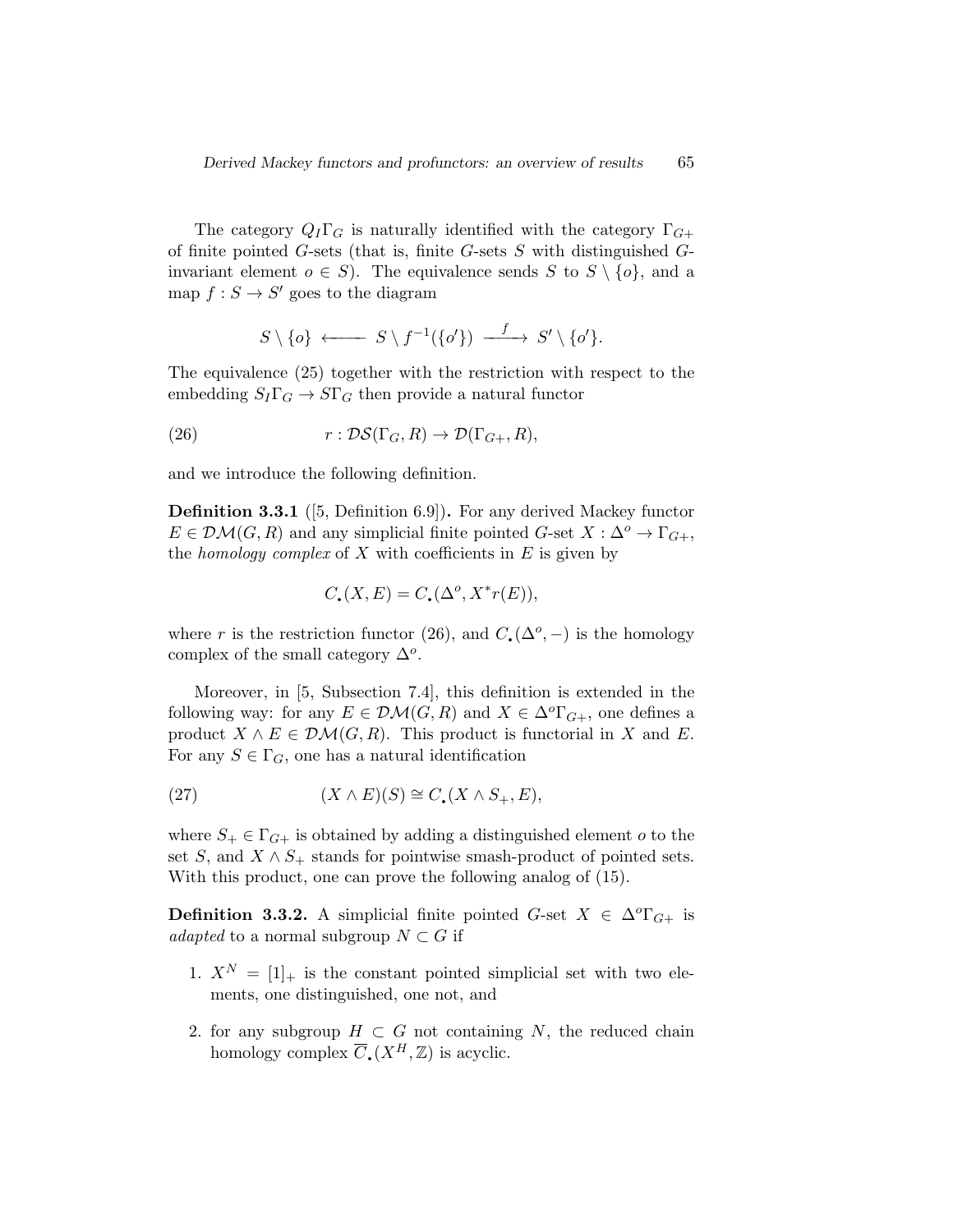**Lemma 3.3.3** ([5, Lemma 7.14]). Assume given a finite pointed simplicial G-set  $X_N \in \Delta^o\Gamma_{G^+}$  adapted to a normal subgroup  $N \subset G$ . Then for any  $E \in \mathcal{DM}(G, R)$ , we have a natural isomorphism

$$
X \wedge E \cong {\rm Infl}^N(\Phi^N(E)).
$$

We note that together with (27), Lemma 3.3.3 provides a canonical identification

(28) 
$$
\Phi^N(E)(S) \cong C_{\bullet}(X_N \wedge S_+, E)
$$

for any  $S \in \Gamma_W$ ,  $W = G/N$ . It is not difficult to show that for any  $N \subset G$ , an adapted set  $X_N \in \Delta^o \Gamma_{G^+}$  does exist. For example, one can take the union  $S_N$  of all G-orbits  $[G/H]$ ,  $H \subset G$  not containing N, consider the pointed simplicial set  $E(S_N)$  given by

(29) 
$$
E(S_N)([n]) = S_N^{n+1},
$$

and let  $X_N$  be the cone of the natural map  $E(X_N) \to [1]_+$ . If for this choice of  $X_N$ , one computes the homology of the simplicial category  $\Delta^o$ by the standard complex, then (28) gives (15) in homological degree 0.

**Definition 3.3.4.** A simplicial finite pointed  $G$ -set  $X \in \Delta^0\Gamma_{G+}$  is a *homological sphere* if for any subgroup  $H \subset G$ , we have  $\overline{C}_{\bullet}(X^H,\mathbb{Z}) \cong$  $\mathbb{Z}[d_H]$  for some integer  $d_H \geq 0$ .

**Lemma 3.3.5** ([5, Proposition 7.18]). For any homological sphere  $X$ , the functor

$$
E \mapsto X \wedge E
$$

is an autoequivalence of the category  $\mathcal{DM}(G, R)$ .

Constructing homological spheres is as easy as constructing adapted sets. For example, for any finite-dimensional real representation V of the group  $G$ , we can take a  $G$ -invariant triangulation of its one-point compactification  $S_V$  and obtain a homological sphere (the dimensions  $d_H$  are given by  $d_H = \dim_{\mathbb{R}} V^H$ ). Thus Lemma 3.3.5 produces many autoequivalences of the category  $\mathcal{DM}(G, R)$ .

### 3.4 An example.

To illustrate the theory of derived Mackey functors on a concrete example, let us consider the case  $G = \mathbb{Z}/p\mathbb{Z}$ , the cyclic group of a prime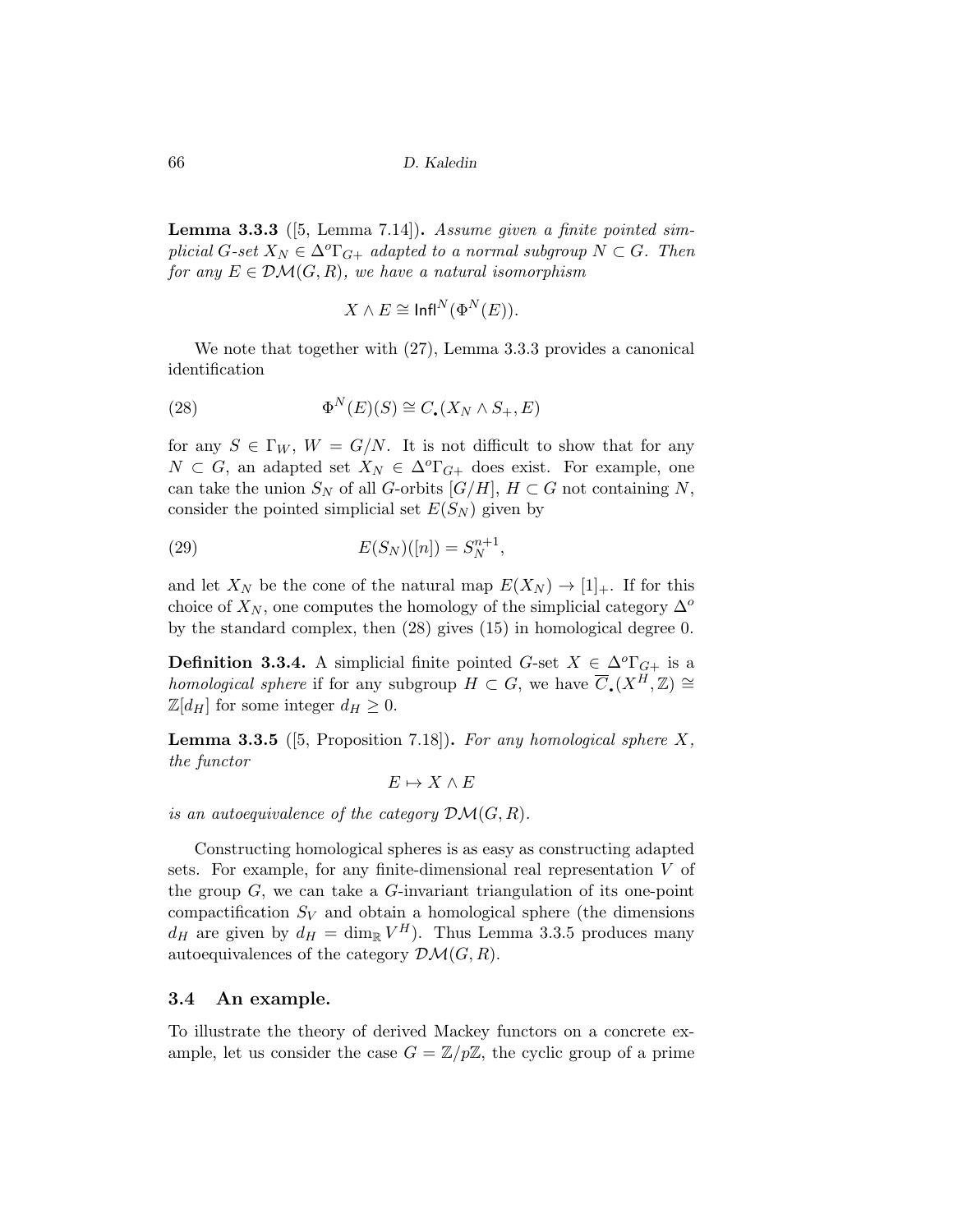order. Then there are exactly two subgroups in  $G$ , the trivial subgroup  ${e} \subset G$  and G itself, so that up to an isomorphism,  $O_G$  has two objects: the free orbit  $[G/\{e\}]$  and the trivial orbit  $[G/G]$ . Thus a G-Mackey functor  $E \in \mathcal{M}(G, R)$  is defined by two R-modules,  $E^0 = E([G/\{e\}])$ and  $E^1 = E([G/G])$ . The module  $E^0$  carries the action of the group G. Equivalently, if we denote by  $\sigma \in \mathbb{Z}/p\mathbb{Z}$  the generator, then we have an automorphism  $\sigma: E^0 \to E^0$  such that  $\sigma^p = id$ . Moreover, there one non-trivial map  $f : [G/\{e\}] \to [G/G]$ . Since  $f \circ \sigma = f$ , the corresponding maps  $f_*$  and  $f^*$  induce natural maps

(30) 
$$
V = f_* : (E^0)_{\sigma} \to E_1, \qquad F = f^* : E^1 = (E^0)^{\sigma},
$$

where  $(E^0)_{\sigma}$ ,  $(E^0)^{\sigma}$  stands for coinvariants and invariants with respect to the automorphism  $\sigma$ . The double coset formula (6) then reads as

(31) 
$$
F \circ V = \mathsf{id} + \sigma + \cdots + \sigma^{p-1}.
$$

These are the only conditions: the category  $\mathcal{M}(G, R)$  is equivalent to the category of pairs  $\langle E^0, E^1 \rangle$  of two R-modules equipped with an automorphism  $\sigma : E^0 \to E^0$  of order p and two maps (30) satisfying (31).

To obtain a similar description of the category  $\mathcal{DM}(G, R)$ , choose a resolution P, of the trivial  $\mathbb{Z}[G]$ -module  $\mathbb Z$  by finitely generated projective  $\mathbb{Z}[G]$ -modules, and denote

$$
C_{\scriptscriptstyle\bullet}(G,-)=P_{\scriptscriptstyle\bullet}\otimes_{{\mathbb Z}[G]}-, \qquad C^{\scriptscriptstyle\bullet}(G,-)={\rm Hom}_{{\mathbb Z}[G]}(P_{\scriptscriptstyle\bullet},-)
$$

the homology and cohomology complexes of the group  $G$  computed using  $P_{\bullet}$  (for example, one can take the standard periodic resolution, and this would give the standard periodic complexes). For any  $R[G]$ -module E, we have  $H_0(G, E) = E_{\sigma}$  and  $H^0(G, E) = E^{\sigma}$ , and the functorial trace map  $\mathsf{id} + \sigma + \cdots + \sigma^{p-1} : E_{\sigma} \to E^{\sigma}$  induces a functorial trace map

(32) 
$$
\operatorname{tr}: C_{\scriptscriptstyle\bullet}(G,-) \to C^{\scriptscriptstyle\bullet}(G,-).
$$

Then  $\mathcal{DM}(G, R)$  is obtained by inverting quasiisomorphisms in the category of pairs  $\langle E^0, E^1 \rangle$  of complexes of R-modules equipped with an automorphism  $\sigma: E^0_{\bullet} \to E^0_{\bullet}$  of order p and two maps

(33) 
$$
C_{\bullet}(G, E_{\bullet}^0) \xrightarrow{V} E^1 \xrightarrow{F} C^{\bullet}(G, E_{\bullet}^0)
$$

whose composition  $F \circ V$  coincides with the trace map (32),  $F \circ V = \text{tr}$ . This description shows clearly why the category  $\mathcal{DM}(G, R)$  is different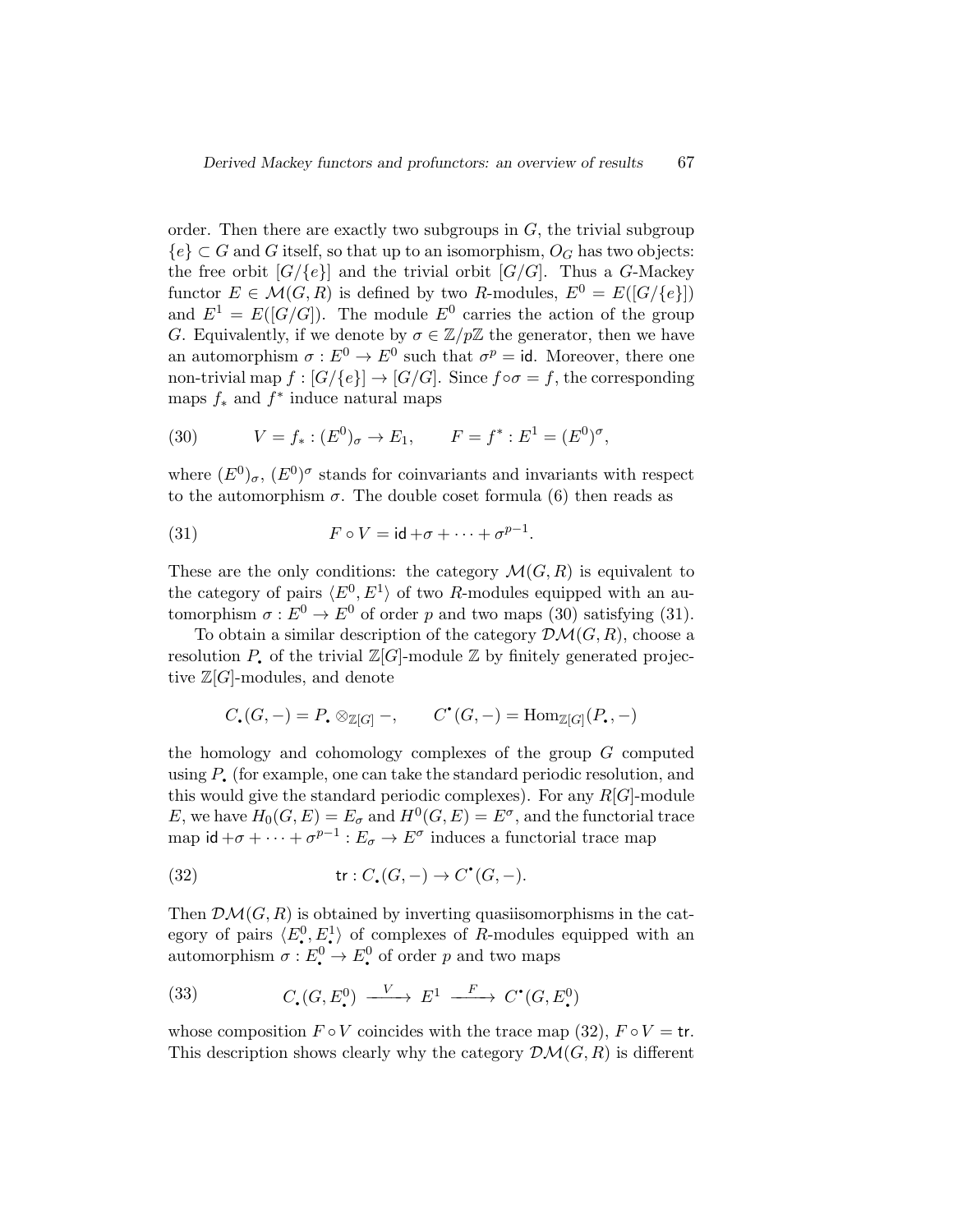from the derived category  $\mathcal{D}(\mathcal{M}(G,R))$ . Indeed, objects in  $\mathcal{D}(\mathcal{M}(G,R))$ are also represented by pairs  $\langle E^0, E^1 \rangle$  and maps  $\sigma, F, V$ , but the ho- $\overline{\phantom{a}}$ mology and cohomology complexes in (33) are replaces with coinvariants  $(E^0)_{\sigma}$  and invariants  $(E^0_{\bullet})^{\sigma}$ . To make these quasiisomorphic to the whole homology complexes, one needs to choose a representative  $E^0$ . q that is both h-projective and h-injective as a complex of  $R[G]$ -modules. For general complex of  $R[G]$ -modules, such a representative does not exists.

For any object  $E \in \mathcal{DM}(G, R)$  represented by a pair  $\langle E_{\bullet}^0, E_{\bullet}^1 \rangle$  as  $\overline{\phantom{a}}$ above, the geometric fixed points  $\Phi^G(E) \in \mathcal{D}(R)$  can be computed by Lemma 3.3.3. The result is,  $\Phi^G(E)$  is quasiisomorphic to the cone  $\overline{E}^1$  of the map  $V$  of  $(33)$ . This suggests a very useful alternative description of the category  $\mathcal{DM}(G, R)$ . Namely, recall that the Tate cohomology complex  $\check{C}^{\bullet}(G, E_{\bullet})$  with coefficients in a complex  $E_{\bullet}$  of  $R[G]$ -modules is by definition the cone of the trace map  $(32)$ . Then the map F in  $(33)$ induces a natural map

(34) 
$$
\varphi : \overline{E}^1_* \to \check{C}^{\bullet}(G, E^0_*)
$$

Conversely, given  $\overline{E}_\bullet^1$  and the map  $\varphi$ , one recovers  $E_\bullet^1$  as the cone of the natural map

$$
\overline{E}^1_{\scriptscriptstyle\bullet} \xrightarrow{\varphi} \check{C}^{\scriptscriptstyle\bullet}(G,E^0_{\scriptscriptstyle\bullet}) \xrightarrow{\qquad} C_{\scriptscriptstyle\bullet}(G,E^0_{\scriptscriptstyle\bullet})[1],
$$

this  $E^1$  comes equipped with the map V of (33), and  $\varphi$  then induces the map F. We see that  $\mathcal{DM}(G, R)$  can be obtained by inverting quasiisomorphisms in the category of pairs  $\langle E_{\bullet}^0, \overline{E}_{\bullet}^1 \rangle$  of complexes of R-modules equipped with an automorphism  $\sigma : E^0$   $\to E^0$  of order p and a map  $\varphi$ of (34).

To rephrase this description even further, let  $\widetilde{P}_r$  be the cone of the augmentation map  $P_{\bullet} \to \mathbb{Z}$ , where  $P_{\bullet}$  is our fixed projective resolution. Then one can always choose  $E^0$  to be an *h*-injective complex of  $R[G]$ modules, and in this case,  $\check{C}^{\bullet}(G, E^0)$  is quasiisomorphic to the sum-total complex of the bicomplex

$$
(\widetilde{P}_{\bullet} \otimes E^0_{\bullet})^{\sigma}.
$$

Then the map  $\varphi$  of (34) becomes a  $\sigma$ -invariant map

$$
\varphi : \overline{E}_{\bullet}^{1} \to \widetilde{P}_{\bullet} \otimes E_{\bullet}^{0},
$$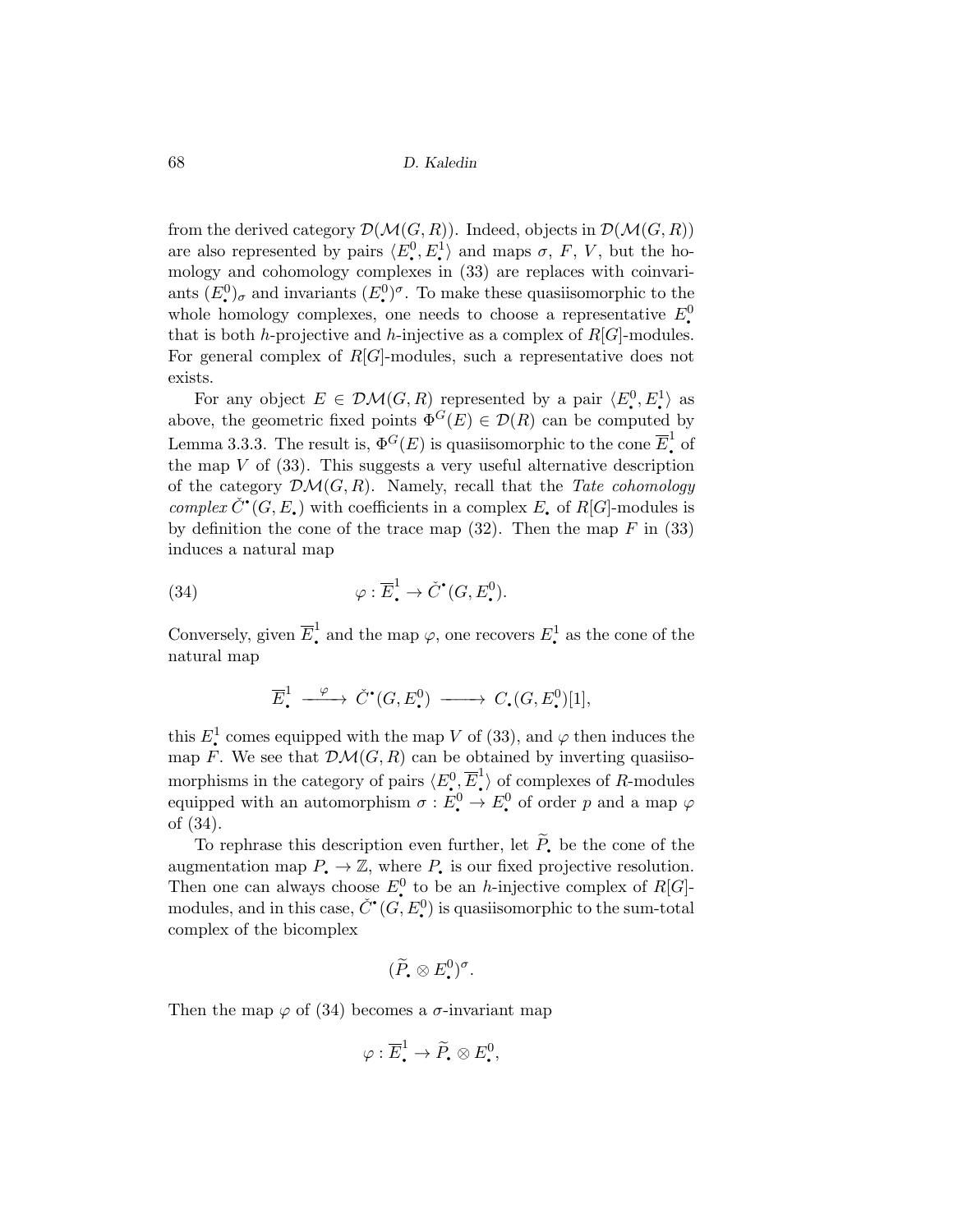and the whole data  $\langle E_1^0, \overline{E}_1^1, \sigma, \varphi \rangle$  can be packaged into a single DG q q comodule over the DG coalgebra  $T_{\epsilon}(G, R)$  over R of the following form:

(35) 
$$
T_{\bullet}(G,R) = \begin{pmatrix} R[G] & \widetilde{P}_{\bullet} \otimes R \\ 0 & R \end{pmatrix},
$$

where  $R[G]$  is the group coalgebra of the group  $G$ , and  $\widetilde{P}_\bullet \otimes R$  is the  $R[G]$ comodule obtained from  $\widetilde{P}_\bullet$ . The category  $\mathcal{DM}(G, R)$  is then equivalent to the derived category  $\mathcal{D}(T_{\bullet}(G,R))$  (that is, the category obtained by inverting quasiisomorphisms in the category of DG comodules over  $T_{\bullet}(G, R)$ , as in [4, Subsection 1.5.3]).

Using DG coalgebras here is essential – the complex  $\widetilde{P}_{\:\raisebox{1pt}{\text{\circle*{1.5}}}}$  is infinite, and one cannot simply dualize things and interpret  $\mathcal{D}(T_{\bullet}(G, R))$  as the derived category of DG modules over a DG algebra. Let us also note that the complex  $P \otimes R$  is acyclic, so that  $T \circ (G, R)$  is quasiisomorphic to the diagonal DG coalgebra  $\overline{T}_{\bullet}(G, R)$  with entries  $R[G]$  and R. However, the derived categories  $\mathcal{D}(T_{\bullet}(G,R))$  and  $\mathcal{D}(\overline{T}_{\bullet}(G,R))$  are different: the latter is the direct sum of  $\mathcal{D}(R)$  and  $\mathcal{D}(R[G])$ , while the former is obtained by gluing these two categories along the gluing functor given by Tate cohomology.

### 3.5 Maximal Tate cohomology.

To extend the description of derived Mackey functors in terms of geometric fixed points and Tate cohomology to arbitrary finite groups, note that for any group G and derived Mackey functor  $E \in \mathcal{DM}(G, R)$ , the value  $E([G/\{e\}])$  of E at the free orbit  $[G/\{e\}] \in \Gamma_G$  is acted upon by  $G = \text{Aut}_G([G/\{e\}])$  and gives an object in the derived category  $\mathcal{D}(R[G])$ . For any subgroup  $H \subset G$  with  $W_H = N_H/H$ , we can apply this observation to the group  $W_H$ . Then sending  $E \in \mathcal{DM}(G,R)$  to  $\Phi^H(E)([W_H/\{e\}]) \in \mathcal{D}(R[W_H])$  gives a natural functor

$$
\overline{\Phi}^H : \mathcal{D}(G,R) \to \mathcal{D}(R[W_H]),
$$

a restricted version of the geometric fixed points functor of (23). It has been proved in [5, Lemma 7.2] that this functor has a right-adjoint restricted inflation functor

(36) 
$$
\overline{\ln fl}^H : \mathcal{D}(R[W_H]) \to \mathcal{D}(G,R).
$$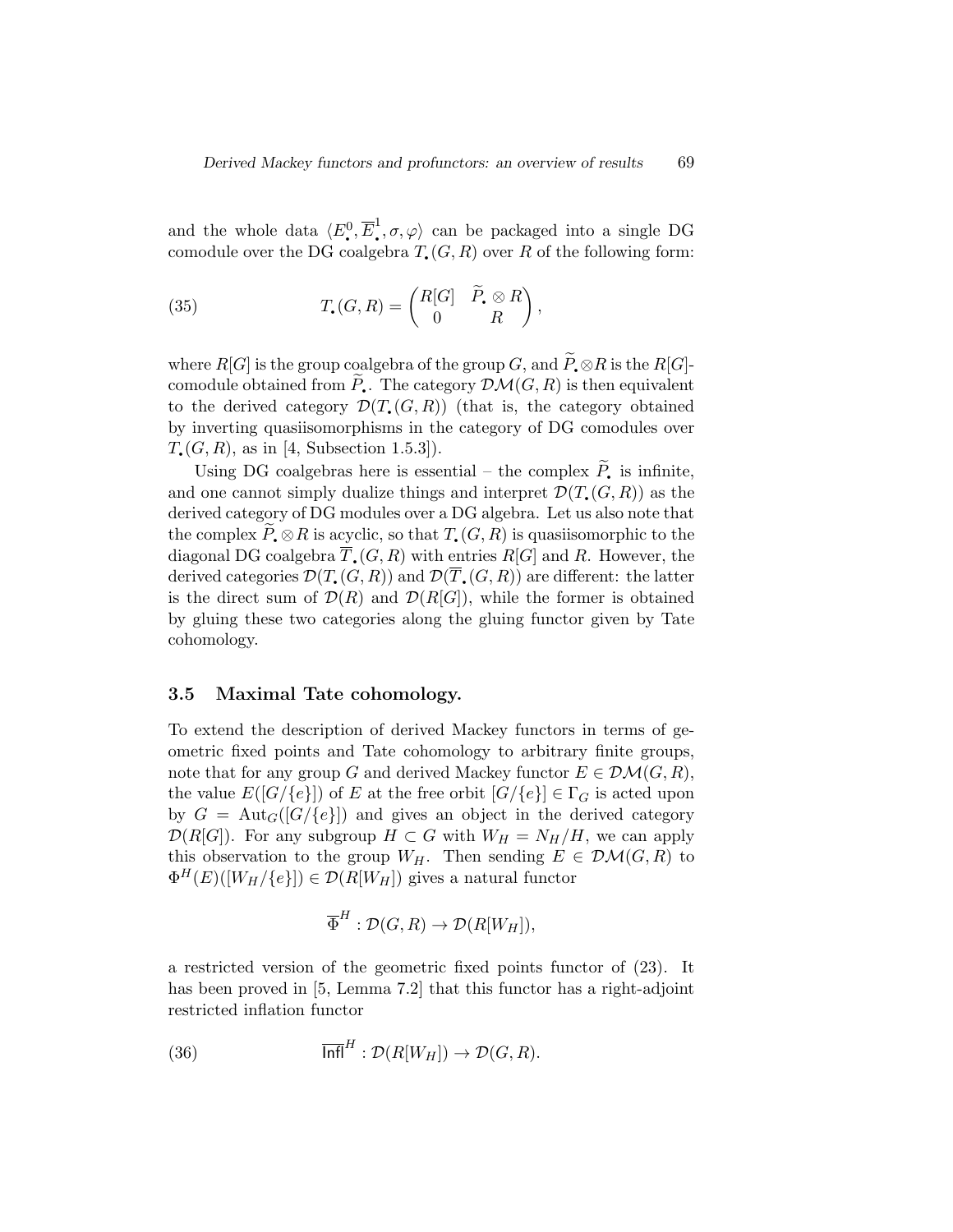Taking the direct sum of the functors  $\overline{\Phi}^H$  over all conjugacy classes of subgroups  $H \subset G$ , one obtains the functor

(37) 
$$
\overline{\Phi}^{\bullet}: \mathcal{DM}(G,R) \to \prod_{H \subset G} \mathcal{D}(R[W_H]),
$$

and one proves the following result.

**Lemma 3.5.1** ([5, Lemmas 7.1, 7.3]). The functor  $\overline{\Phi}$  of (37) is con- $\overline{\phantom{a}}$ servative, and for any  $H \subset G$ , the restricted inflation functor (36) is fully faithful. Moreover, let  $\mathcal{DM}_H(G, R) \subset \mathcal{DM}(G, R)$  be the image of the fully faithful embedding  $\overline{\mathsf{Infl}}^H$ . Then every object  $E \in \mathcal{DM}(G,R)$  is an iterated extensions of objects  $E_H \in \mathcal{DM}_H(G, R)$ ,  $H \subset G$ , and we have  $\text{Hom}(E_H, E_{H'}) = 0$  unless H is conjugate to a subgroup in H'.

Thus the category  $\mathcal{DM}(G, R)$  admits a semiorthogonal decomposition whose graded pieces  $\mathcal{DM}_H(G, R)$  are numbered by conjugacy classes of subgroup  $H \subset G$ , and we have  $\mathcal{DM}_H(G,R) \cong \mathcal{D}(R[W_H]).$ For any two subgroups  $H' \subset H \subset G$ , we then have the gluing functor

(38) 
$$
E_{H'}^H = \overline{\Phi}^H \circ \overline{\ln \mathsf{H}}^{H'} : \mathcal{D}(R[H']) \to \mathcal{D}(R[H]).
$$

To compute these gluing functors, one introduces in [5, Subsection 7.2] a certain generalization of Tate cohomology that we call maximal Tate cohomology. Let us describe it.

Recall that for any subgroup  $H \subset G$ , the restriction functor

$$
r_H^G: \mathcal{D}(R[G]) \to \mathcal{D}(R[H])
$$

has a left and right-adjoint induction functor  $i_G^H : \mathcal{D}(R[H]) \to \mathcal{D}(R[G])$ .

**Definition 3.5.2** ([5, Definition 7.4]). A  $\mathbb{Z}[G]$ -module E is *induced* if E is a direct summand of a sum of objects of the form  $i_G^H(E_H)$ ,  $H \subset G$  a proper subgroup,  $E_H$  a finitely generated  $\mathbb{Z}[H]$ -module projective over  $\mathbb{Z}$ . For any  $E \in \mathcal{D}^b(\mathbb{Z}[G])$ , the maximal Tate cohomology  $\check{H}^{\bullet}(G,E)$  is given by

$$
\check{H}^{\bullet}(G, E) = \mathrm{RHom}^{\bullet}_{\overline{\mathcal{D}}(\mathbb{Z}[G])}(\mathbb{Z}, E),
$$

where  $\mathcal{D}_{i}^{b}(\mathbb{Z}[G]) \subset \mathcal{D}^{b}(\mathbb{Z}[G])$  is the smallest Karoubi-closed triangulated subcategory containing all induced modules, and

$$
\overline{\mathcal{D}}(\mathbb{Z}[G]) = \mathcal{D}^b(\mathbb{Z}[G]) / \mathcal{D}_i^b(\mathbb{Z}[G])
$$

is the quotient category.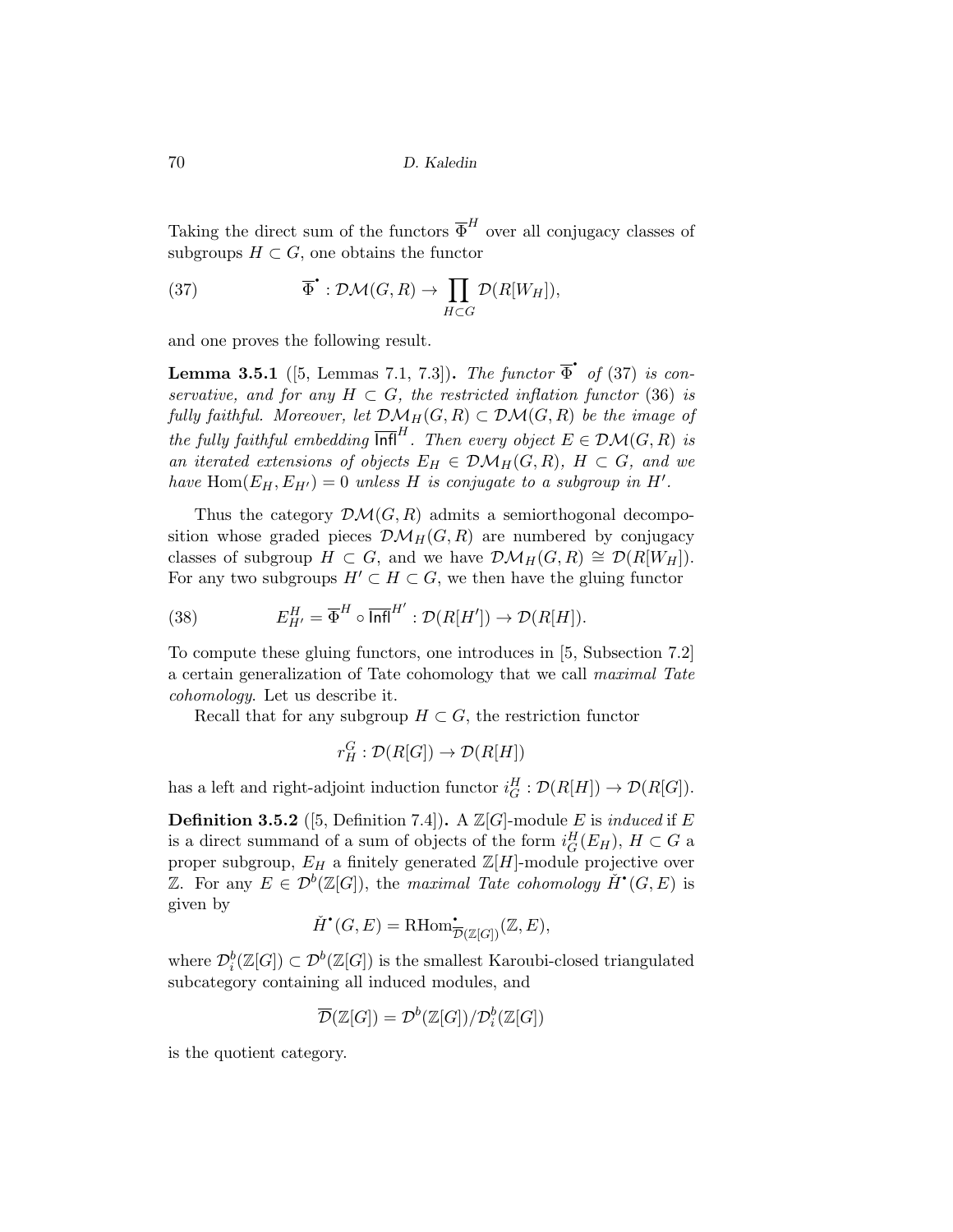If  $G = \mathbb{Z}/p\mathbb{Z}$ , a  $\mathbb{Z}[G]$ -module is induced if and only if it is finitely generated and projective, so that maximal Tate cohomology coincides with the usual Tate cohomology. In general, they are different. For example, if  $G = \mathbb{Z}/n\mathbb{Z}$  is a cyclic group, then  $\check{H}^{\bullet}(G, -) = 0$  unless n is  $\ddot{\phantom{0}}$ a prime (this is  $[4, \text{Lemma } 7.15 \text{ (ii)}].$ 

To compute maximal Tate cohomology, and to generalize it to possibly infinite coefficients, it is convenient to introduce the following.

**Definition 3.5.3.** A complex P of  $\mathbb{Z}[G]$ -modules is maximally adapted if

- 1.  $P_i = 0$  for  $i < 0$ ,  $P_0 \cong \mathbb{Z}$ , and  $P_i$  is induced for any  $i \ge 1$ , and
- 2.  $r_G^H(P_{\bullet})$  is contractible for any proper subgroup  $H \subset G$ .

Then for any ring  $R$  and maximally adapted complex  $P_{\bullet}$ , one defines the Tate cohomology object with coefficients in  $E \in \mathcal{D}(R[G])$  as

(39) 
$$
\check{C}^{\bullet}(G,E) = \lim_{\substack{l}} C^{\bullet}(G, E \otimes F^l P_{\bullet}),
$$

where  $F^l P$ , stands for the stupid filtration. It has been proved in [5, Subsection 7.2 that as an object in  $\mathcal{D}(R)$ , this does not depend on the choice of P,, and for any  $E \in \mathcal{D}^b(\mathbb{Z}[G])$ , the complex  $\check{C}^\bullet(G, E)$  computes the maximal Tate cohomology groups  $\check{H}^{\bullet}(G, E)$  of Definition 3.5.2. If G is a normal subgroup in a larger group G', then for any  $E \in \mathcal{D}(R[G'])$ and an appropriate choice of an adapted complex, the expression (39) also defines  $\check{C}^{\bullet}(G, E)$  as an object in  $\mathcal{D}(R[G'/G]).$ 

A full description of the gluing functors (38) in terms of the maximal Tate cohomology objects (39) is given in [5, Proposition 7.10]. Here we only reproduce the answer in the key case  $H' = \{e\}, H = G$ . In this case, we have

$$
E_{\{e\}}^G \cong \check{C}^\bullet(G, -).
$$

Based on this, in [4, Section 6], one develops a description of the category  $\mathcal{DM}(G, R)$  in terms of a certain upper-triangular DG coalgebra  $T_{\bullet}(G, R)$  similar to the coalgebra (35). Unfortunately, this is rather heavy technically (in particular, one cannot get a genuine DG coalgebra and has to settle for its  $A_{\infty}$ -version).

A big simplification occurs in the case of the cyclic group  $G = \mathbb{Z}/n\mathbb{Z}$ ,  $n \geq 1$ . As we have mentioned,  $vH^{\bullet}(\mathbb{Z}/n\mathbb{Z},-) = 0$  unless n is a prime; moreover, for any two primes  $p, p'$ , it has been proved in [5, Lemma 9.10] that

$$
\check{C}^{\bullet}(\mathbb{Z}/p\mathbb{Z}, \check{C}(\mathbb{Z}/p'\mathbb{Z}, -)) = 0,
$$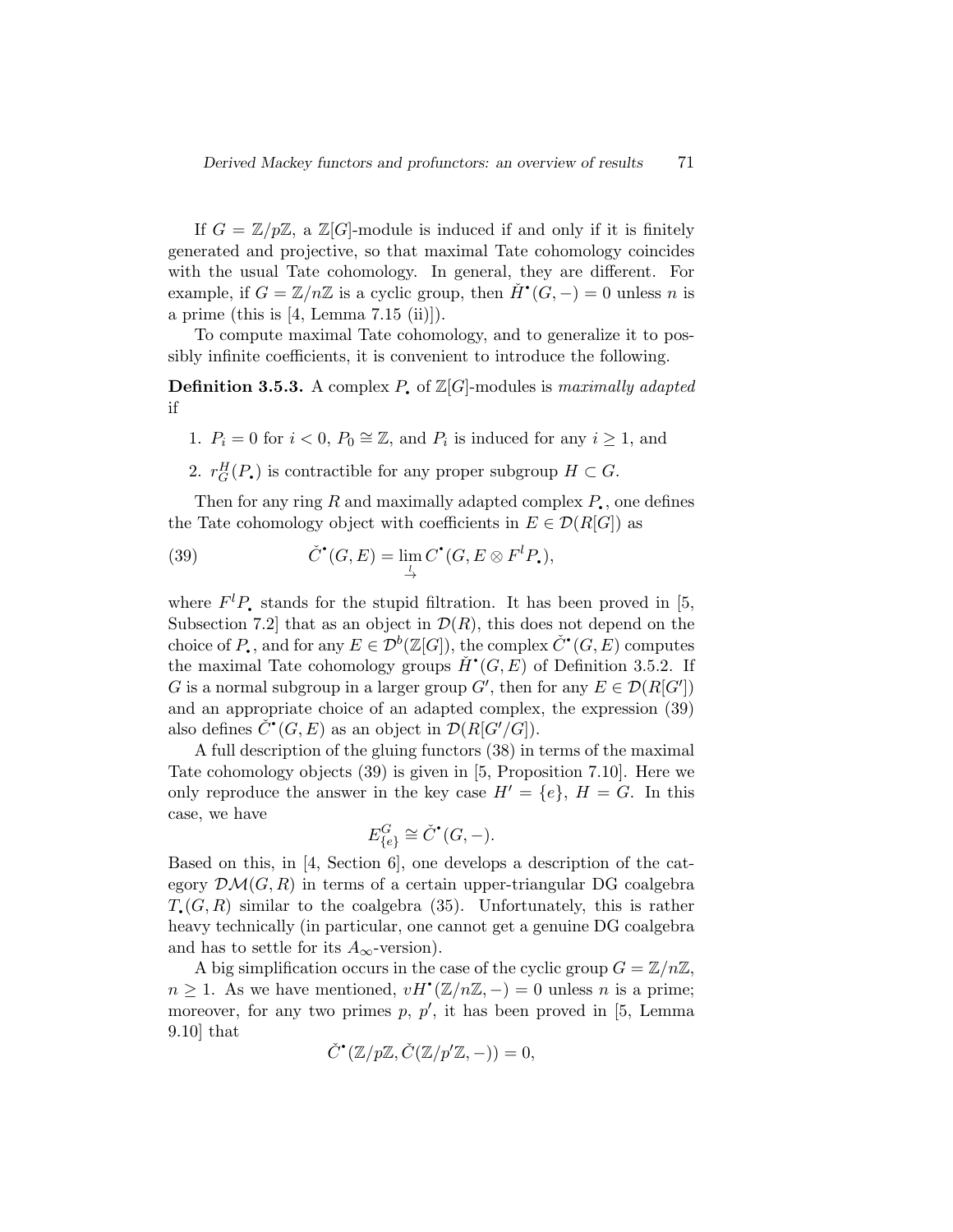so that the compositions of the gluing functors (38) vanish tautologically. Because of this, it has been possible to obtain a reasonably simple description of  $\mathcal{DM}(G, R)$ . Let us reproduce it (this is [5, Subsection 9.4]).

Fix an integer  $n \geq 1$ , let  $G = \mathbb{Z}/n\mathbb{Z}$ , and denote by  $I_n$  the groupoid of G-orbits. These are numbered by divisors of  $n$ , so that explicitly, we have

$$
I_n=\coprod_{d|n}\mathsf{pt}_d,
$$

where  $pt_d$  stands for the groupoid with one object with automorphism group  $\mathbb{Z}/d\mathbb{Z}$ . For any prime p, let

$$
I_n^p=\coprod_{p|d|n}\mathsf{pt}_d\subset I_n,
$$

and let  $I_n^{\bullet}$  be the disjoint union of  $I_n^p$  over all primes p. Of course  $I_n^p$  is empty unless p divides n. For any p dividing n, we have the natural embedding  $i: I_n^p \to I_n$ , and we also have a natural projection  $\pi: I_n^p \to I_n$  given by the union of quotient maps  $pt_{pm} \to pt_m$ , m a divisor of  $n/p$ . Let

$$
(40) \t\t i, \pi: I_n^{\bullet} \to I_n
$$

be the disjoint union of these functors. Finally, choose a projective resolution P, of the constant functor  $\mathbb{Z} \in \text{Fun}(I_n^{\bullet}, \mathbb{Z})$ , and let  $\widetilde{P}_n$  be the cone of the augmentation map  $P_{\bullet} \to \mathbb{Z}$ .

**Definition 3.5.4.** An R-valued fixed points datum for  $I_n$  is a pair  $\langle M, \alpha \rangle$  of a complex M, in the category Fun $(I_n, R)$  and a map

$$
\alpha: \pi^*M_{\scriptscriptstyle\bullet} \to \widetilde{P}_{\scriptscriptstyle\bullet} \otimes i^*M_{\scriptscriptstyle\bullet},
$$

where i and  $\pi$  are the projections (40).

Then  $I_n$ -fixed points data form a category, and inverting quasiisomorphisms in this category, one obtains a category  $\mathcal{D}_{n}^{\alpha}(R)$ . It has been shown in [5, Subsection 9.3] that  $\mathcal{D}_{n}^{\alpha}(R)$  is a triangulated category that does not depend on the coice of a resolution  $P_{\bullet}$ . One then proves the following comparison result.

**Proposition 3.5.5** ([5, Proposition 9.14 (i)]). For any  $n \ge 1$  and ring R, there exiss a natural equivalence of triangulated categories

$$
\mathcal{DM}(\mathbb{Z}/n\mathbb{Z}, R) \cong \mathcal{D}_n^{\alpha}(R).
$$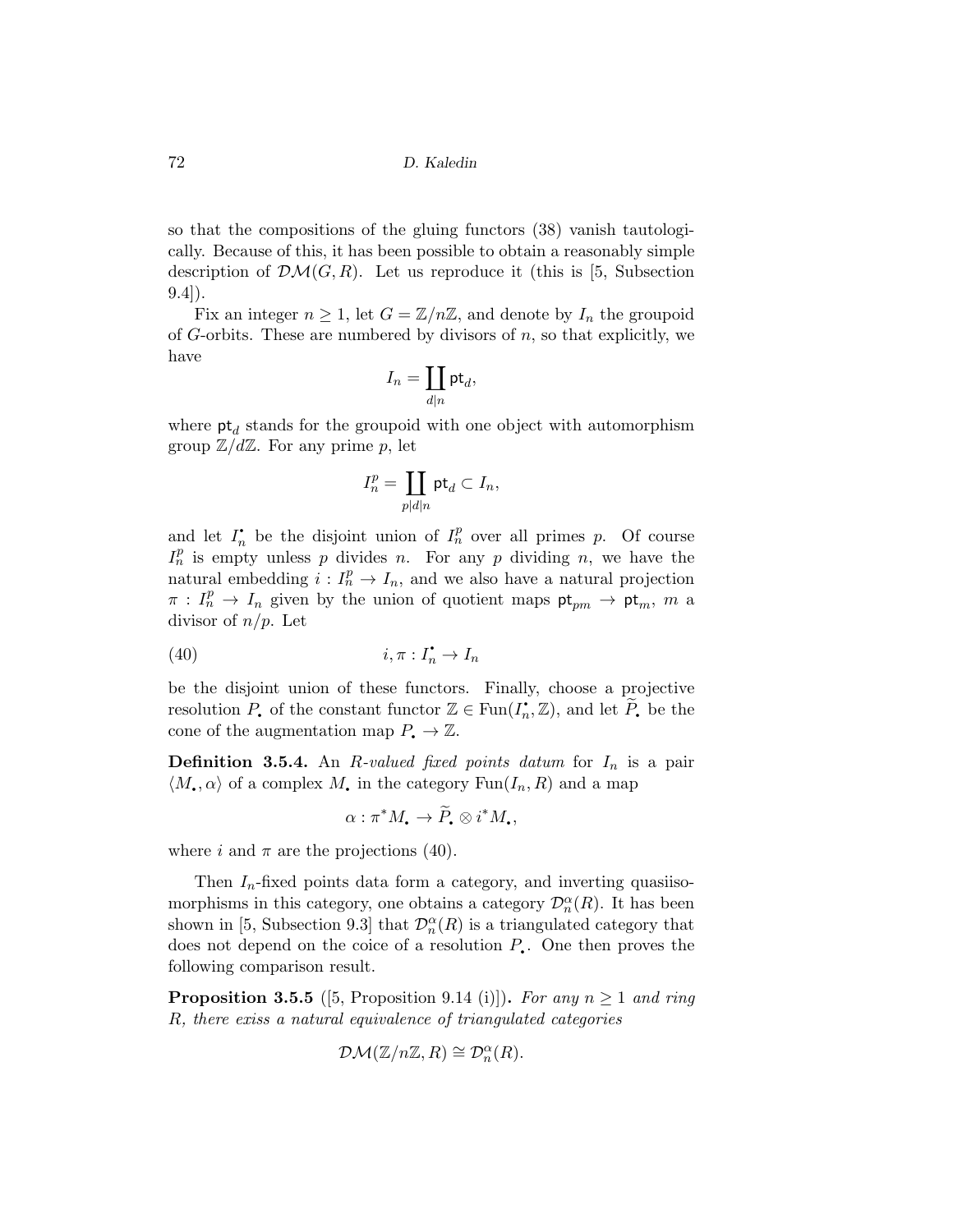### 4 Mackey profunctors.

#### 4.1 Definitions.

Assume now given an infinite group  $G$ . Then if one considers arbitrary G-sets, all the theory of Section 2 and Section 3 becomes trivial (for example, the Burnside ring of (12) would be identically zero). If we stick to finite G-sets, the theory works, up to a point. However, finer parts of the theory such as Subsection 3.5 break down.

As it turns out, there is an interesting possibility in between the two extremes. It is based on the following definition.

**Definition 4.1.1** ([5, Definition 3.1]). A G-set S is *admissible* if

- 1. for any  $s \in S$ , its stabilizer  $G_s \subset G$  is a cofinite subgroup, and
- 2. for any cofinite subgroup  $H \subset G$ , the fixed points set  $S^H$  is finite.

Explicitly, any G-set S decomposes into a disjoint union of orbits

(41) 
$$
S = \coprod_{s \in S/G} [G/H_s].
$$

Then S is admissible iff all the subgroups  $H_s \subset G$  are cofinite, and for any cofinite subgroup  $H \subset G$ , at most a finite number of them contain H.

One denotes the category of admissible G-sets by  $\widehat{\Gamma}_{G}$ , and one notes that this category has fibered products. Therefore we can consider the category  $Q\Gamma_G$  and the embedding (2).

**Definition 4.1.2.** For any ring R, an object  $E \in \mathcal{D}(\widehat{\Gamma}_G^o, R)$  is *additive* if for any admissible  $G$ -set S with decomposition  $(41)$ , the natural map

$$
E(S) \to \prod_{s \in S/G} E([G/H_s])
$$

is an isomorphism. An R-valued G-Mackey profunctor is an object  $E \in$  $\text{Fun}(Q \, \widehat{\Gamma}_G, R)$  whose restriction  $e^*E$  is additive.

We denote by

$$
\widehat{\mathcal{M}}(G,R) \subset \operatorname{Fun}(Q\Gamma_G,R)
$$

the full subcategory spanned by Mackey profunctors. Since infinite sums in the category of R-modules are exact,  $\mathcal{M}(G, R)$  is an abelian category.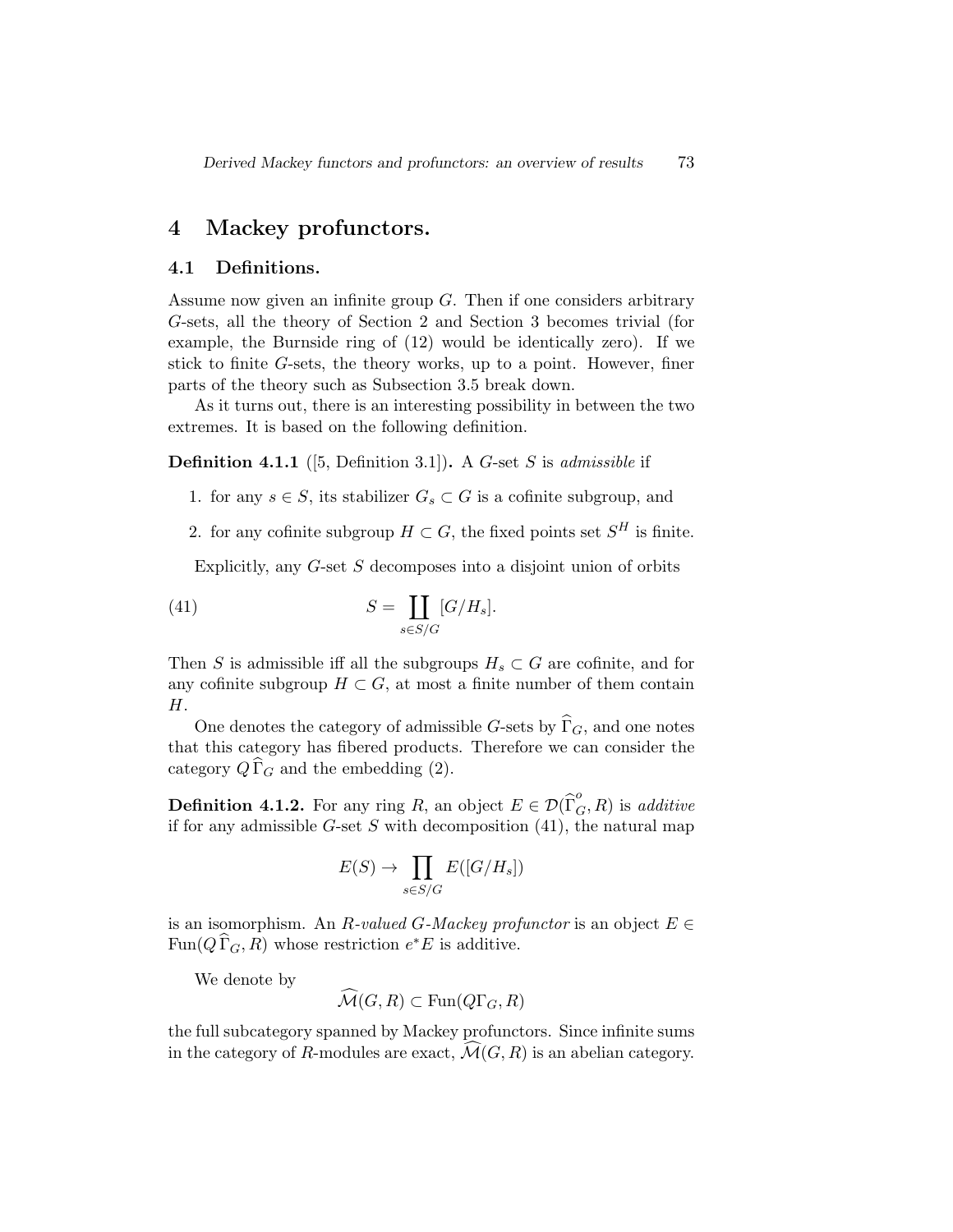As in the finite group case, for any cofinite subgroup  $H \subset G$ , we have the pair of adjoint functors  $\rho^H$ ,  $\gamma^H$  between  $\widehat{\Gamma}_G$  and  $\widehat{\Gamma}_H$ . The functors preserve fibered products, the corresponding functors  $Q(\rho^H)$ ,  $Q(\gamma^H)$  are also adjoint, and the functor  $Q(\rho^H)$ ,  $\cong Q(\gamma^H)^*$  preserves the additivity condition of Definition 4.1.2, thus sends Mackey profunctors to Mackey profunctors. The corresponding functor

$$
\Psi^H = Q(\rho^H) \cong Q(\gamma^H)^* : \widehat{\mathcal{M}}(G,R) \to \widehat{\mathcal{M}}(H,R)
$$

is the *categorical fixed points* functor. Moreover, if we denote  $W =$  $N_H/H$ , then the fixed points functor  $\varphi^H : \widehat{\Gamma}_G \to \Gamma_W$  also preserves fibered products, and we have an adjoint pair of functors

(42) 
$$
\Phi^H = Q(\varphi^H) \text{ : } \text{Fun}(Q\widehat{\Gamma}_G, R) \to \text{Fun}(Q\Gamma_W, R),
$$

$$
\text{Infl}^H = Q(\varphi^H)^* \text{ : } \text{Fun}(Q\Gamma_W, R) \to \text{Fun}(Q\widehat{\Gamma}_G, R).
$$

For the same reasons as in the usual case, these preserve additivity, thus induce functors between  $\widehat{\mathcal{M}}(G,R)$  and  $\mathcal{M}(W,R)$ , the *geometric* fixed points functor and the inflation functor.

Lemma 2.2 also holds for Mackey profunctors. In particular, for any normal cofinite subgroup  $N \subset G$ , the inflation functor  $\text{Infl}^N$  is fully faithful. Any Mackey profunctor  $E$  gives rise to a Mackey functor  $E_N = \Phi^N E \in \mathcal{M}(W, R)$ , and we have a natural surjective map

$$
E\to \mathsf{Infl}^N(E_N).
$$

For any two cofinite normal subgroups  $N \subset N' \subset G$ , we have a natural isomorphism

(43) 
$$
\Phi^{N'/N} E_N \cong E_{N'}.
$$

It is convenient to axiomatize the situation as follows.

**Definition 4.1.3.** An R-valued G-normal system  $\langle E_{\bullet} \rangle$  is a collection of Mackey functors  $E_N \in \mathcal{M}(G/N, R)$ , one for each cofinite normal subgroup  $N \subset G$ , and a collection os isomorphisms (43), one for each pair of cofinite normal subgroups  $N \subset N' \subset G$ .

Normal systems form an additive R-linear category which we denote by  $\mathcal{N}(G, R)$ . Sending E to  $\langle \Phi^N(E) \rangle$  gives a functor  $\Phi : \mathcal{M}(G, R) \to$  $\mathcal{N}(G, R)$ . This functor has a right-adjoint

(44) 
$$
\mathsf{Infl}: \mathcal{N}(G,R) \to \mathcal{M}(G,R)
$$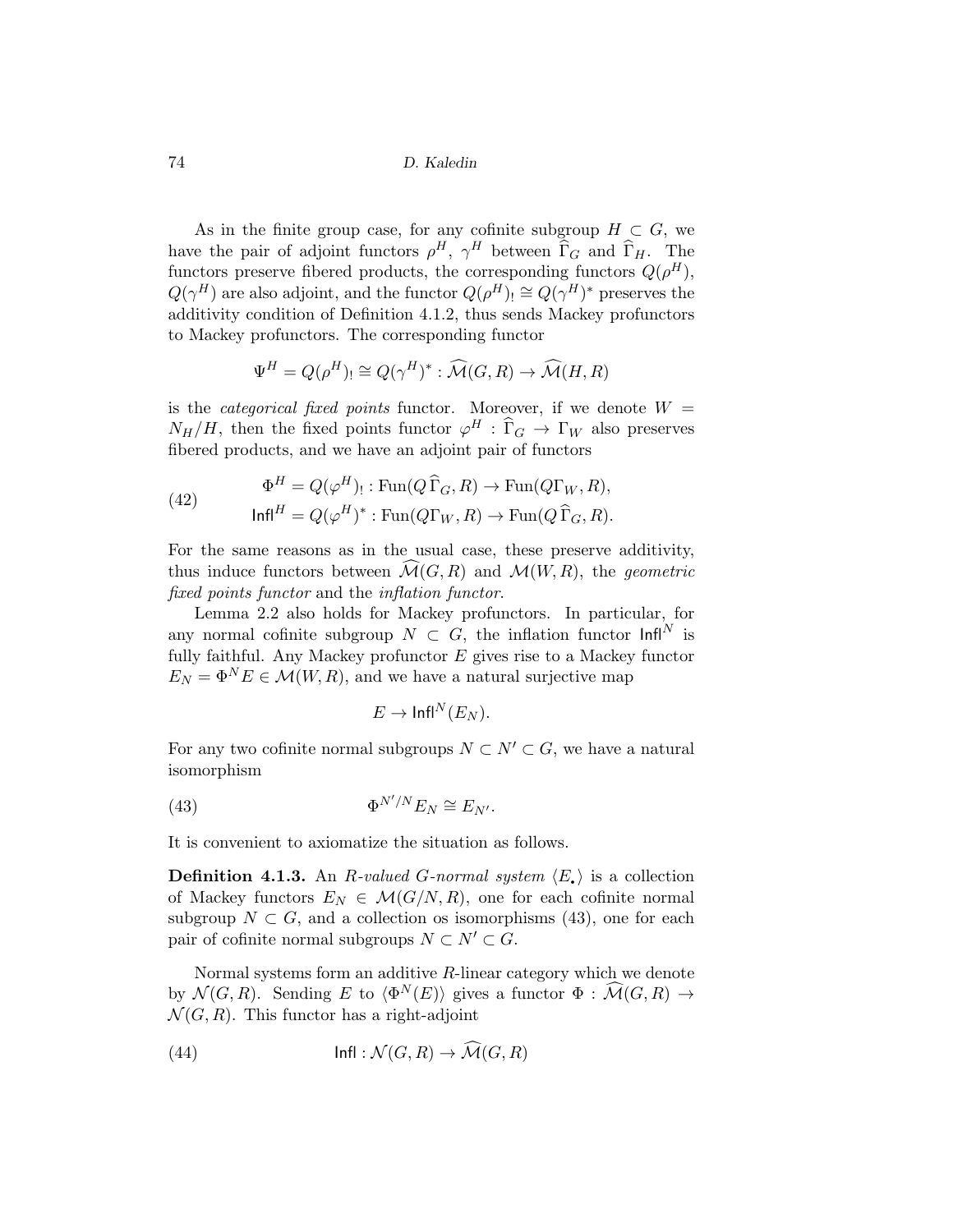sending a normal system  $\langle E_N \rangle$  to

(45) 
$$
E = \lim_{N \to \infty} \ln \ln N(E_N),
$$

where the limit is taken over all cofinite normal subgroups  $N \subset G$ , with respect to the natural maps adjoint to the isomorphisms (43). It turns out that the following is true.

**Lemma 4.1.4** ([5, Proposition 3.5]). The functor  $\text{Infl}$  of (44) is fully faithful. Conversely, for any Mackey profunctor  $E \in \widehat{\mathcal{M}}(G,R)$ , the adjunction map

(46) 
$$
E \to \text{Infl}(\Phi(E)) = \lim_{\underset{\longleftarrow}{\leftarrow}} \text{Infl}^N(\Phi^N(E))
$$

is surjective.

One says that a Mackey profunctor  $E$  is separated if the surjective map (46) is bijective – or equivalently, if  $E$  lies in the image of the fully faithful embedding Infl. One denotes by  $\widehat{\mathcal{M}}_s(G,R) \subset \widehat{\mathcal{M}}(G,R)$  the full subcategory spanned by separated Mackey profunctors. This category is additive but not necessarily abelian. However, it is equivalent to  $\mathcal{N}(G, R)$ , and this allows to transport results about Mackey functors to separated Mackey profunctors. In particular, it has been proved in [5, Lemma 3.9] that the natural embedding  $\mathcal{M}_s(G, R) \subset \text{Fun}(Q \, \widehat{\Gamma}_G, R)$ admits a left-adjoint additivization functor

(47) Add: 
$$
\text{Fun}(Q\Gamma_G, R) \to \mathcal{M}_s(G, R)
$$
.

Using this functor, one can extend the definition of the geomeric fixed points functor  $\Phi^{H}$  to an arbitrary subrgroup  $H \subset G$ . Indeed, even if  $H \subset G$  is not cofinite, the inflation functor  $\text{Infl}^H$  of (42) sends Mackey profunctors to Mackey profunctors, and it also sends separated Mackey profunctors to separated ones. Then it has a natural left-adjoint given by

$$
\Phi^H = \mathsf{Add}\circ Q(\varphi^H)_!.
$$

Another application of the addivization functor is tensor products of separated Mackey profunctors; these are defined by the same formula (11) as in the Mackey functor case. The product is associative, commutative and unital. The unit object is the Burnside Mackey profunctor  $\mathcal A$ . Explicitly, it is given by

$$
\widehat{\mathcal{A}}([G/H]) = \widehat{A}^H,
$$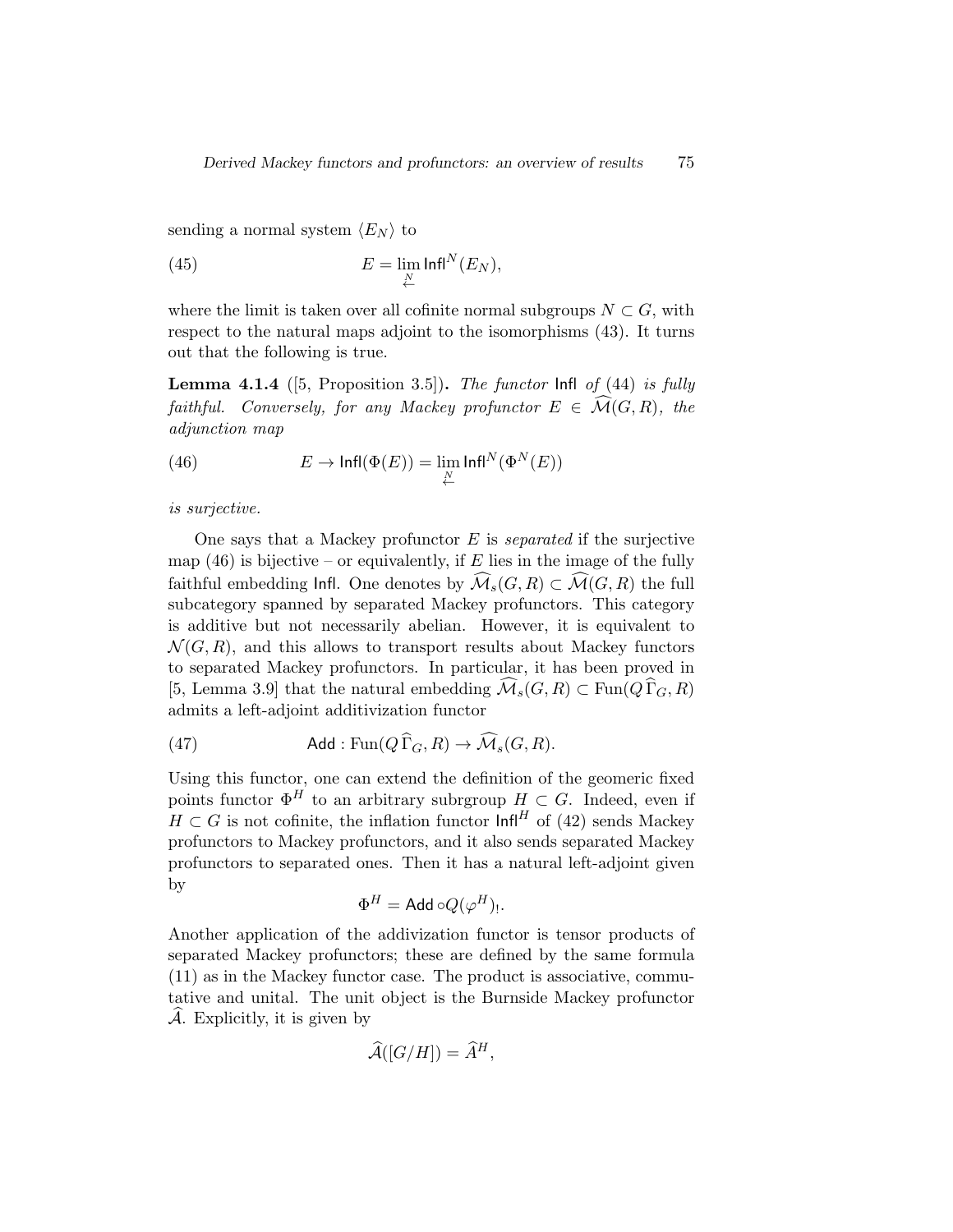where the completed Burnside ring  $\widehat{A}^H$  is given by (12) with  $\Gamma_H$  replaced by  $\widehat{\Gamma}_H$ . By virtue of the decomposition (41), we have

(48) 
$$
\widehat{A}^G = \prod_{H \subset G} \mathbb{Z},
$$

where the product is over conjugacy classes of cofinite subgroups  $H \subset G$ .

### 4.2 An example.

To illustate the difference between Mackey functors and Mackey profunctors, consider the case  $G = \mathbb{Z}$ , the infinite cyclic group. Cofinite subgroups in  $\mathbb Z$  are of the form  $n\mathbb Z \subset \mathbb Z$ ,  $n \geq 1$ , so that  $\mathbb Z$ -orbits are numbered by positive integers. The Burnside ring  $A^{\mathbb{Z}}$  is given by (13); explicitly, as an abelian group, we have

$$
A^{\mathbb{Z}} = \mathbb{Z}[\varepsilon_1, \varepsilon_2, \dots],
$$

where the generators  $\varepsilon_n$ ,  $n \geq 1$  correspond to Z-orbits  $[\mathbb{Z}/n\mathbb{Z}]$ . For any  $n, m \geq 1$ , the product  $[\mathbb{Z}/m\mathbb{Z}] \times [\mathbb{Z}/n\mathbb{Z}]$  is the union of copies of the orbit  $\mathbb{Z}/\{n,m\}\mathbb{Z}$ , where  $\{n,m\}$  is the least common multiple of n and m. Since the cardinality of this product is  $nm$ , this implies that

(49) 
$$
\varepsilon_n \varepsilon_m = \frac{nm}{\{n,m\}} \varepsilon_{\{n,m\}},
$$

and this completely defines the product in the Burnside ring  $A^{\mathbb{Z}}$ .

Now, for the completed Burnside ring  $\widehat{A}^{\mathbb{Z}}$ , the sum (13) is replaced by the product (48). Therefore we have

$$
\widehat{A}^{\mathbb{Z}} = \mathbb{Z}\{\varepsilon_1, \varepsilon_2, \dots\},\
$$

that is, the group of infinite linear combinations of the generators  $\varepsilon_n$ ,  $n \geq 1$ . The product is still given by (49).

Here is one observation we can make right away: the completed Burnside ring  $\widehat{A}^{\mathbb{Z}}$  is isomorphic to the universal Witt vectors ring  $\mathbb{W}(\mathbb{Z})$ . There is a reason for this coincidence, but it goes beyond the subject of the present paper.

Another observation is the following. For any ring  $R$ , any  $R$ -valued Z-Mackey functor E is acted upon by the Burnside ring  $A^{\mathbb{Z}}$ , and any Z-Mackey profunctor E is acted upon by the completed Burnside ring  $\widehat{A}^{\mathbb{Z}}$ . Assume that R is p-local for some prime  $p$  — that is, every integer n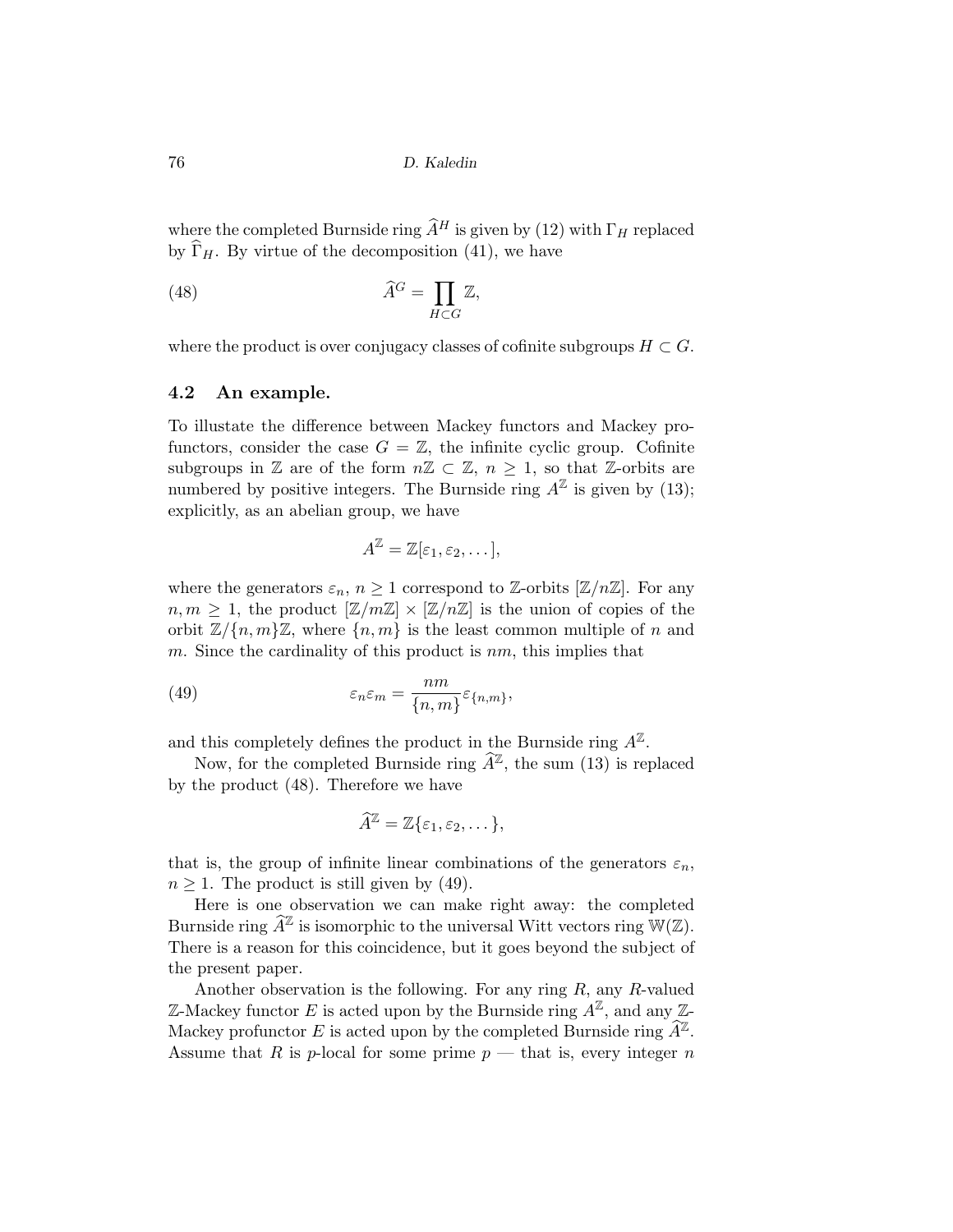prime to  $p$  is invertible in  $R$ . Then for any such  $n$ , we have a well-defined endomorphism

(50) 
$$
\frac{1}{n}\varepsilon_n : E \to E,
$$

and  $(49)$  shows that this endomorphism is idempotent. Thus E is naturally equipped with a large family of commuting idempotents.

If  $E$  is a  $\mathbb{Z}$ -Mackey functor, then this is the end of the story. However, if  $E$  is a  $\mathbb{Z}$ -Mackey profunctor, we can replace the commuting idempotents (50) with orthogonal commuting idempotents  $\varepsilon_{(n)}$  given by

$$
\varepsilon_{(n)} = \frac{1}{n} \varepsilon_n \cdot \prod_{i \text{ does not divide } n} \left( 1 - \frac{1}{i} \varepsilon_i \right),
$$

where the product is over  $i$  prime to  $p$ . We have

$$
1 = \sum_{n \text{ prime to } p} \varepsilon_{(n)},
$$

so that for any  $E \in \widehat{\mathcal{M}}(\mathbb{Z}, R)$ , we have a canonical decomposition

(51) 
$$
E = \prod_{n \text{ prime to } p} E_{(n)}, \qquad E_{(n)} = \text{Im } \varepsilon_{(n)} \subset E,
$$

which is functorial in  $E$ , and gives a decomposition of the category  $\mathcal{M}(\mathbb{Z}, R)$ .

It turns out that the pieces of this decomposition can be described in terms of Mackey profunctors for the group  $\mathbb{Z}_p$  of p-adic integers. Namely, by definition, the category  $\widehat{\mathcal{M}}(G, R)$  only depends on the profinite completion of the group G. The profinite completion  $\mathbb Z$  is given by

$$
\widehat{\mathbb{Z}} = \prod_l \mathbb{Z}_l,
$$

where the product is over all primes l. If we denote by  $\mathbb{Z}_p'$  the product of all primes different from p, then  $\hat{\mathbb{Z}} = \mathbb{Z}_p \times \mathbb{Z}'_p$ , and we have the geomeric fixed points functor

$$
\Phi^{(p)} = \Phi^{\mathbb{Z}'_p} : \widehat{\mathcal{M}}(\mathbb{Z}, R) \cong \widehat{\mathcal{M}}(\widehat{\mathbb{Z}}, R) \to \widehat{\mathcal{M}}(\mathbb{Z}_p, R).
$$

In [5, Subsection 9.2], this functor has been refined – for any integer  $n \geq 1$  prime to p, one constructs a functor

$$
\Phi_{[n]}^{(p)} : \widehat{\mathcal{M}}(\mathbb{Z}, R) \to \widehat{\mathcal{M}}(\mathbb{Z}_p, R[\mathbb{Z}/n\mathbb{Z}])
$$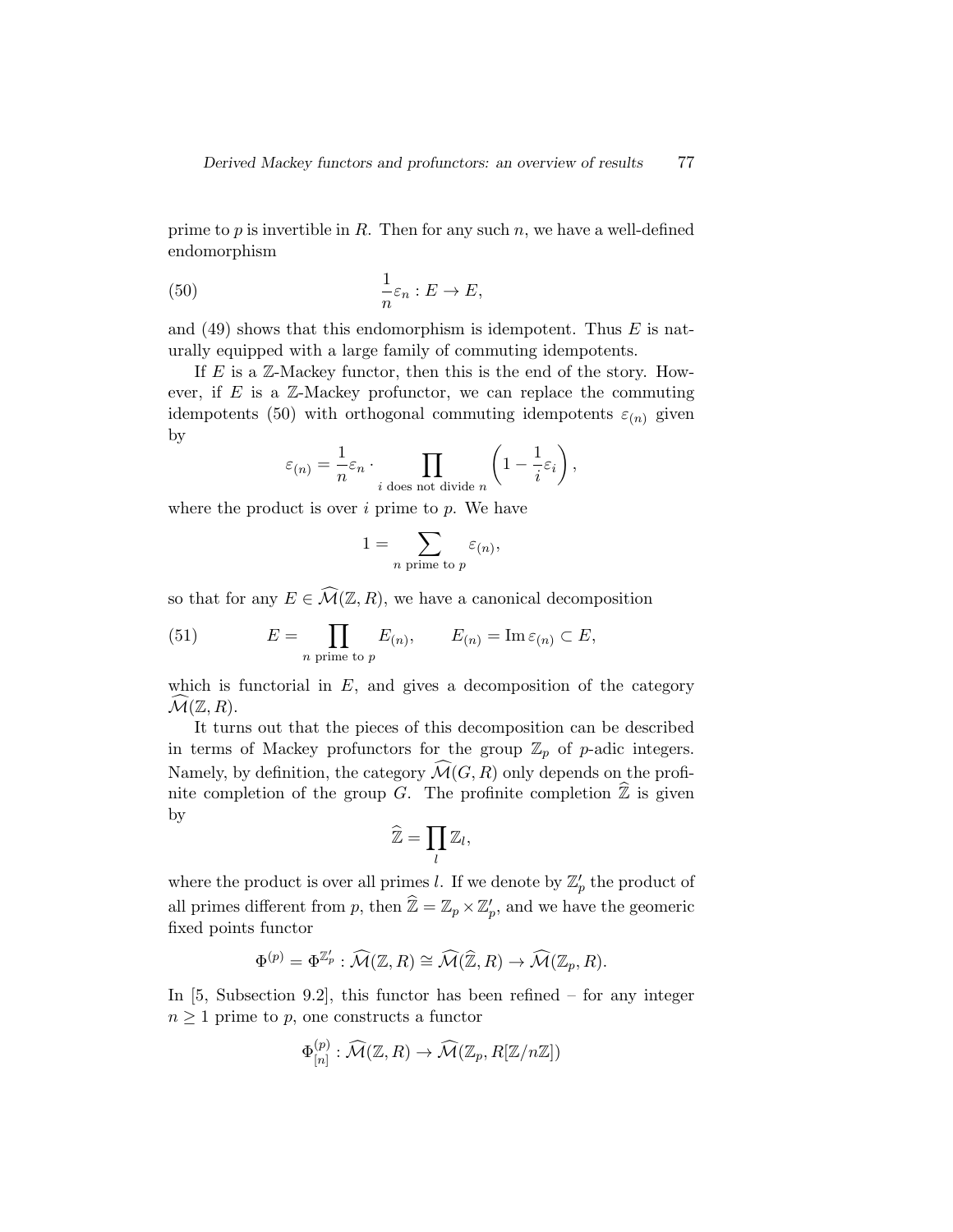such that  $\Phi^{(p)} = \Phi^{(p)}_{(1)}$ , and one proves the following result.

**Proposition 4.2.1** ([5, Proposition 9.4]). Assume that the ring R is p-local. Then the functor

$$
\prod \Phi_{(n)}^{(p)} : \widehat{\mathcal{M}}(\mathbb{Z}, R) \to \prod_{n \text{ prime to } p} \widehat{\mathcal{M}}(\mathbb{Z}_p, R[\mathbb{Z}/n\mathbb{Z}])
$$

is an equivalence of categories, and for any  $E \in \widehat{\mathcal{M}}(\mathbb{Z},R)$ , the component  $E_{(n)}$  of the decomposition (51) corresponds to  $\Phi_{(n)}^{(p)}$  $\binom{p}{n}(E).$ 

If one identifies the Burnside ring  $\widehat{A}^{\mathbb{Z}}$  with the Witt vectors ring  $W(\mathbb{Z})$ , then the decomposition (51) corresponds to the *p*-typical decomposition of Witt vectors; because of this, in [5, Subsection 9.2], (51) is called p-typical decomposition.

#### 4.3 Derived version.

The derived counterpart of the theory of Mackey profunctors is largely parallel to the theory of derived Mackey functors of Section 3. Since the category  $\Gamma_G$  has fibered products, it can be plugged into the machinery of Subsection 3.1. We thus have the category  $S\Gamma_G$  and the category  $DS(\widehat{\Gamma}_{G}, R)$  for any ring R. The additivity condition of Definition 4.1.2 makes sense of objects in the derived category  $\mathcal{D}(\widehat{\Gamma}_{G}^{o}, R)$ . A derived R-valued G-Mackey profunctor is an object  $E \in \mathcal{DS}(\widehat{\Gamma}_G, R)$  whose base part  $E$  of (19) is additive.

Denote the category of derived G-Mackey profunctors by  $\widehat{\mathcal{DM}}(G, R)$ . This category has a *t*-structure induced by the standard *t*-structure on  $DS(\widehat{\Gamma}_{G}, R)$ , and the heart of this t-structure is identified with  $\widehat{\mathcal{M}}(G, R)$ .

For any cofinite subgroup  $H \subset G$ , we have the categorical fixed points functor

$$
\Psi^H : \widehat{\mathcal{DM}}(G, R) \to \widehat{\mathcal{DM}}(H, R)
$$

defined exactly as in (22). Moreover, if we denote  $W = N_H/H$ , then we have the adjoint pair

$$
\Phi^H: \widehat{\mathcal{DM}}(G,R) \to \mathcal{DM}(W,R), \quad \text{Infl}^H: \mathcal{DM}(W,R) \to \widehat{\mathcal{DM}}(G,R)
$$

of the geometric fixed points functor  $\Phi^H$  and the inflation functor  $\text{Infl}^H$ defined as in (23). The inflation functor is defined even for a subgroup  $H \subset G$  that is not cofinite. For a cofinite normal subgroup  $N \subset G$ ,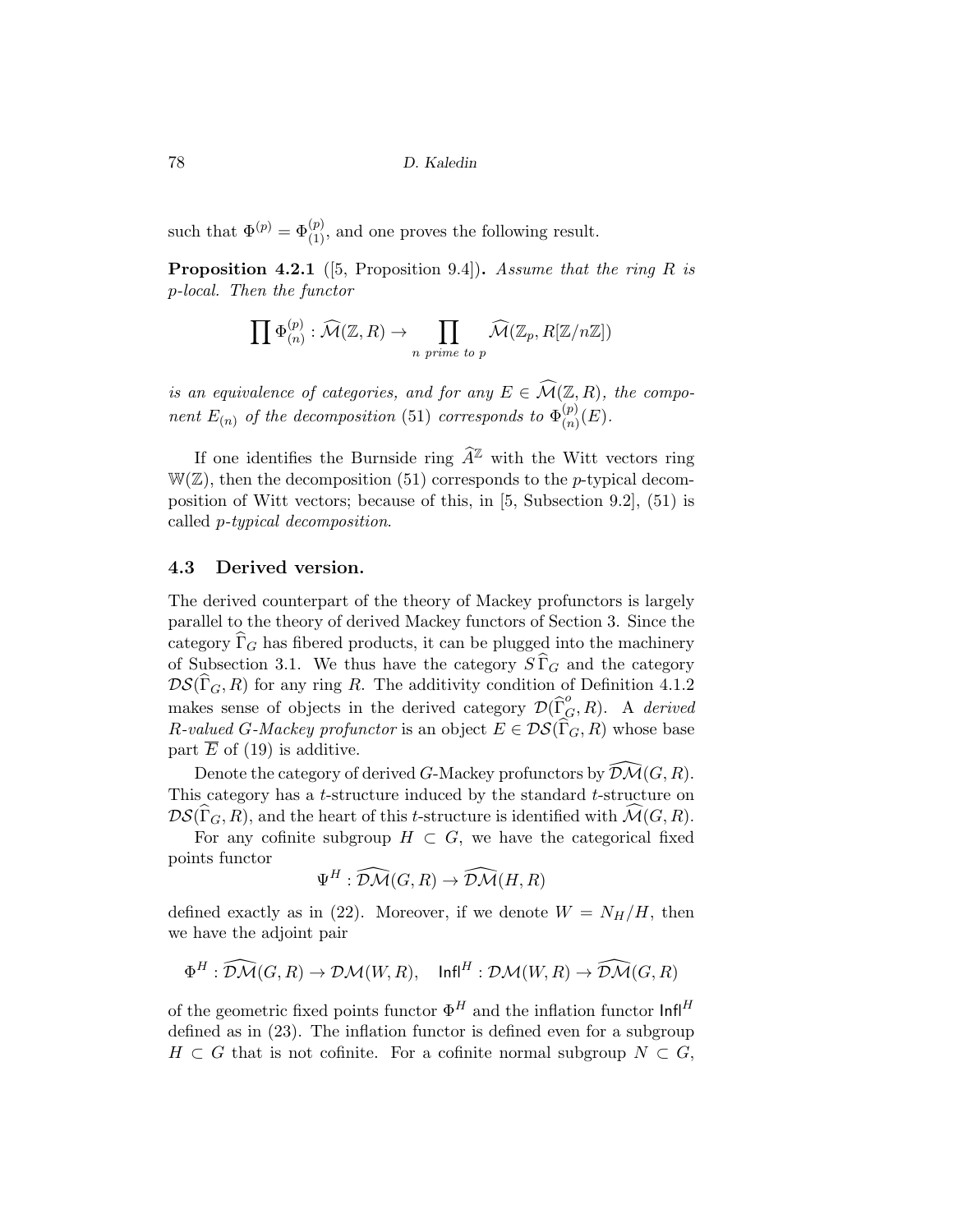the inflation functor  $\text{Infl}^N$  is fully faithful (this is [5, Lemma 6.12]). We also have a version of Lemma 3.3.3 (the statement is the same, but one needs to use a slightly stronger notion of an adapted set given in [5, Definition 6.3]).

To proceed further, one needs to introduce a derived counterpart of the notion of a normal system. Simply repeating Definition 4.3.1 does not work since it does not produce a triangulated category – we have to package the same data in a more elaborate way. To do this, let N be the partially ordered set of normal cofinite subgroups  $N \subset G$ , ordered by inclusion, and let

$$
\overline{\Gamma}_G\subset \Gamma_G\times {\mathsf N}^o
$$

be the subcategory of pairs  $\langle S, N \rangle$  such that N acts trivially on S (we treat the partially ordered set N as a small category in the usual way, and let  $N^o$  be the opposite category). For every  $N \in N$ , we have a natural functor  $\tau_N : \Gamma_{G/N} \to \overline{\Gamma}_G$  sending S to  $\langle S, N \rangle$ . Moreover, for any pair of cofinite normal subgroups  $N \subset N' \subset G$ , we have the fixed points functor  $\varphi^{N'/N} : \Gamma_{G/N} \to \Gamma_{G/N'}$ , and the inclusions  $S^{N'/N} \subset S$ glue together to give a map of functors

(52) 
$$
\tau_{N'} \circ \varphi^{N'/N} \to \tau_N.
$$

We also have the forgetful functor  $\nu : \overline{\Gamma}_G \to \mathsf{N}^o$  sending  $\langle S, N \rangle$  to  $N \in \mathbb{N}^o$ , and to define derived normal systems, we do the S-construction of Subsection 3.1 relatively over  $N^{\circ}$  – that is, we consider the full subcategory

$$
S(\overline{\Gamma}_G/\,{\sf N}^o)\subset S\overline{\Gamma}_G
$$

formed by diagrams (16) in  $\overline{\Gamma}_G$  such that all maps become invertible after applying  $\nu$ . Then for any  $N \in N^o$ , the functor  $\tau_N$  gives a functor

$$
S(\tau_N) : S\Gamma_{G/N} \to S(\overline{\Gamma}_G / \mathsf{N}^o),
$$

and for a pair  $N \subset N' \subset G$ ,  $N, N' \in N$ , the morphism (52) gives a morphism

(53) 
$$
S(\tau_N) \to S(\tau_{N'}) \circ S(\varphi^{N'/N}).
$$

Therefore any object  $E \in \mathcal{D}(S(\overline{\Gamma}_G/N), R)$  produces a collection of objects

$$
E_N = S(\tau_N)^* E \in \mathcal{D}(S\Gamma_{G/N}, R), \qquad N \in \mathbb{N},
$$

 $\sim$   $\sim$   $\sim$   $\sim$ 

related by morphisms

(54) 
$$
E_N \to S(\varphi^{N'/N})^* E_{N'}.
$$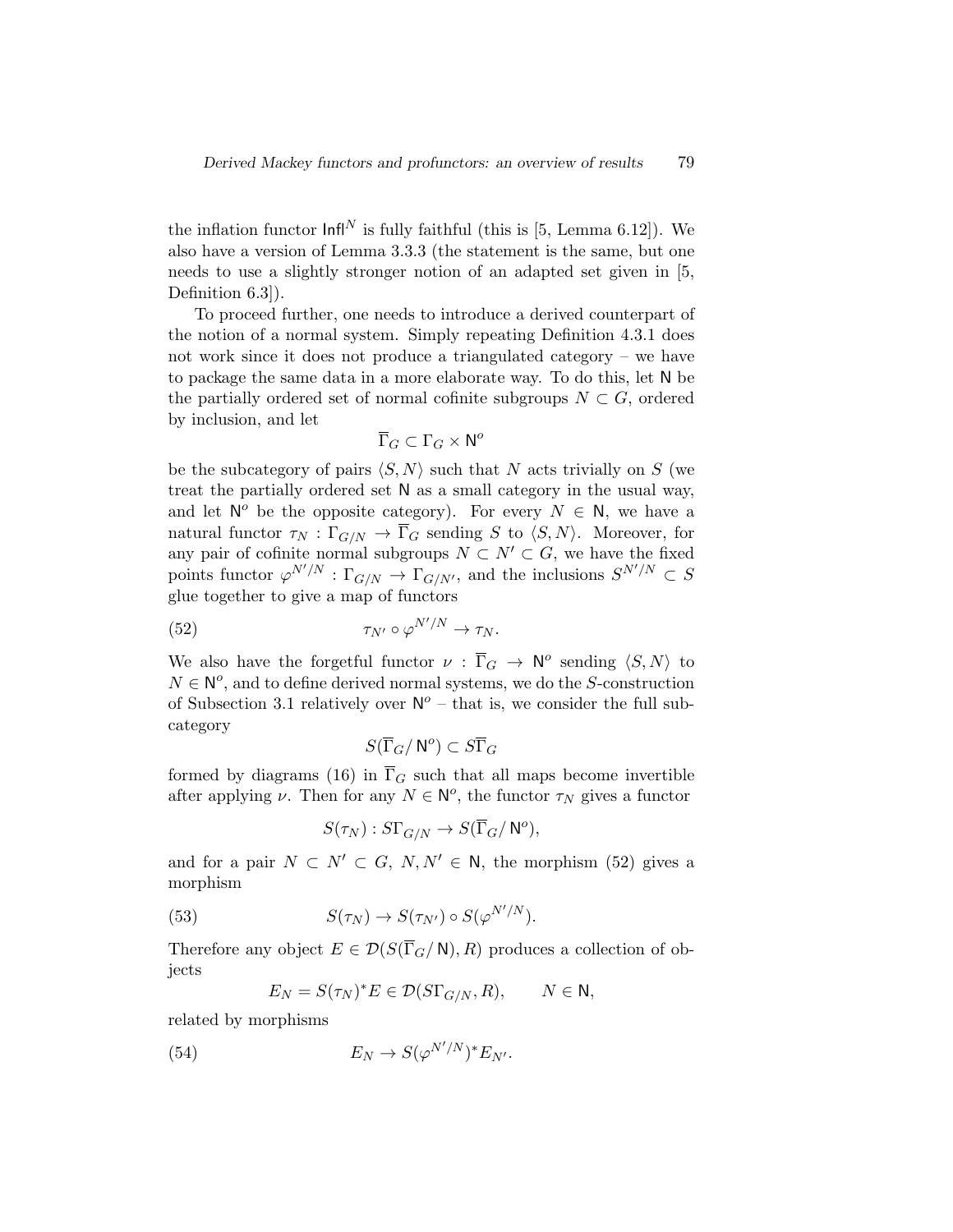**Definition 4.3.1.** An R-valued derived G-normal system is an object  $E \in \mathcal{D}(S(\overline{\Gamma}_G/N), R)$  such that for any  $N \in \mathbb{N}, E_N \in \mathcal{D}(S(\overline{\Gamma}_{G/N}, R)$  is a Mackey functor, and for any  $N \subset N' \subset G$ , the map  $\Phi^{N'/N} E_N \to E_{N'}$ adjoint to the map (54) is an isomorphism.

By construction, derived normal systems form a triangulated category; we denote it by  $\mathcal{D}\mathcal{N}(G,\mathbb{R})$ . For every integer n, we let

$$
\mathcal{D}\mathcal{N}^{\leq n}(G,R) \subset \mathcal{D}\mathcal{N}(G,R)
$$

be the full subcategory formed by objects E such that for any  $N \in \mathbb{N}$ ,  $E_N$  lies in  $\mathcal{DM}^{\leq n}(G/N, R)$ . These subcategories do not necessarily give a t-structure on  $\mathcal{D}\mathcal{N}(G,\mathbb{R})$ . However, they are perfectly well-defined.

With these definitions, one constructs a functor

$$
\Phi : \widehat{\mathcal{DM}}(G, R) \to \mathcal{DN}(G, R)
$$

such that for any  $E \in \mathcal{DM}(G, R)$  and  $N \in \mathbb{N}$ ,  $\Phi(E)_N$  is canonically identified with  $\Phi^{N}(E)$ , and the map (43) is adjoint to the map (54). Then one proves the following derived counterpart of Lemma 4.1.4.

**Proposition 4.3.2** ([5, Proposition 8.2]). Assume that the group  $G$  is finitely generated. Then for every integer n, the functor  $\Phi$  induces an equivalence of categories

$$
\Phi: \mathcal{DM}^{\leq n}(G, R) \cong \mathcal{DN}^{\leq n}(G, R).
$$

As a corollary of this Proposition, we can consider the union

$$
\mathcal{D}\mathcal{N}^-(G,R) = \bigcup_n \mathcal{D}\mathcal{N}^{\leq n}(G,R) \subset \mathcal{D}\mathcal{N}(G,R)
$$

of all the categories  $\mathcal{D} \mathcal{N}^{\leq n}(G,R)$ , and see that it is naturally equivalent to the full subcategory  $\widehat{\mathcal{DM}}^-(G,R) \subset \widehat{\mathcal{DM}}(G,R)$  of derived Mackey profunctors bounded from above with respect to the standard t-structure.

As we see, Proposition 4.3.2 is much stronger that Lemma 4.1.4: a derived Mackey profunctor is separated as soon as it is bounded from above. In particular, any Mackey profunctor  $E \in \widehat{\mathcal{M}}(G,R) \subset$  $\widehat{\mathcal{DM}}(G, R)$  is separated in the derived sense. What happens is, the equivalence  $\text{Infl}$  inverse to  $\Phi$  is given explicitly by

$$
\mathsf{Infl}(E)=\lim_{\underset{\longleftarrow}{\sim}}\,\mathsf{Infl}^N(E_N),
$$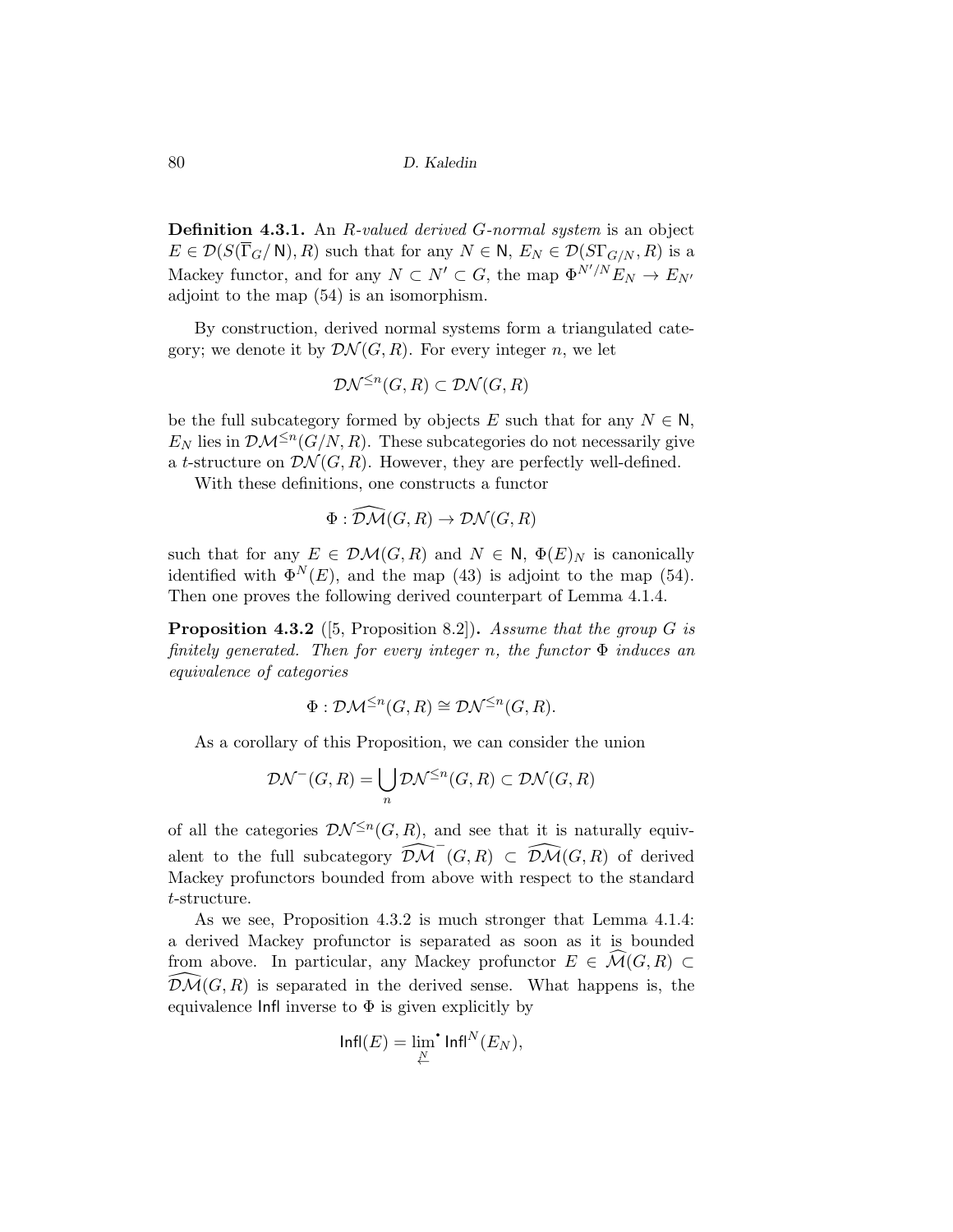but since the inverse limit is not an exact functor, this is different from  $(45)$  – there could be non-trivial contributions from  $R^1$  lim<sub> $\leftarrow$ </sub> in the righthand side. One shows that we in fact have  $R^i \lim_{\leftarrow} = 0$  for  $i \geq 2$ , so for any Mackey profunctor  $E$ , the kernel of the canonical surjective map (46) is identified with

$$
R^1\lim_{\stackrel{\longrightarrow}{\leftarrow}}\mathsf{Infl}^N(L^1\Phi^N(E)).
$$

Applications of Proposition 4.3.2 are similar to those of Lemma 4.1.4. Firstly, one proves in [5, Lemma 8.3] that the embedding

$$
\widehat{\mathcal{DM}}^-(G,R)\subset \mathcal{DS}^-(\widehat{\Gamma}_G,R)
$$

admits a left-adjoint additivization functor

(55) Add : 
$$
\mathcal{DS}^{-}(\widehat{\Gamma}_{G}, R) \to \widehat{\mathcal{DM}}^{-}(G, R)
$$
.

We note that by adjunction, Add is right-exact with respect to the standard t-structures, and on the hearts of the standard t-structures, it induces a functor  $\text{Fun}(Q \Gamma_G, R) \to \mathcal{M}(G, R)$  right-adjoint to the natural embedding — that is, a refinement of the additivization functor (47). Using this refinement, one extends the product (11) to all Mackey profunctors, not only the separated ones, and one does the same with the geometric fixed points functors  $\Phi^H$  for arbitrary subgroups  $H \subset G$ .

In the derived theory, one uses (55) to define the tensor product of derived Mackey profunctors by (24), and one defines the geometric fixed points functor  $\Phi^H$  with respect to an arbitrary subgroup  $H \subset G$  by

$$
\Phi^H = \mathsf{Add} \circ S(\varphi^H)_{!}.
$$

This is left-adjoint to the inflation functor  $\text{Infl}^H$ . We also have a version of Lemma  $3.3.5$  — namely, [5, Lemma  $8.7$ ] — and can prove an analog of Lemma 3.5.1, although the semiorthognal decomposition on  $\mathcal{DM}^-(G,R)$  would have an infinite number of terms.

Finally, let us note that in the case  $G = \mathbb{Z}$ , the infinite cyclic group, we have a complete analog of Proposition 3.5.5. Namely, let

$$
I=\coprod_{n\geq 1}\mathrm{pt}_n
$$

be the groupoid of  $\mathbb{Z}$ -orbits, let  $I^p \subset I$  be the subcategory spanned by pt<sub>np</sub>,  $n \geq 1$ , let I<sup>\*</sup> be the disjoint union of the categories I<sup>p</sup> over all prime p, and let

$$
(56) \t\t i, \pi : I^{\bullet} \to I
$$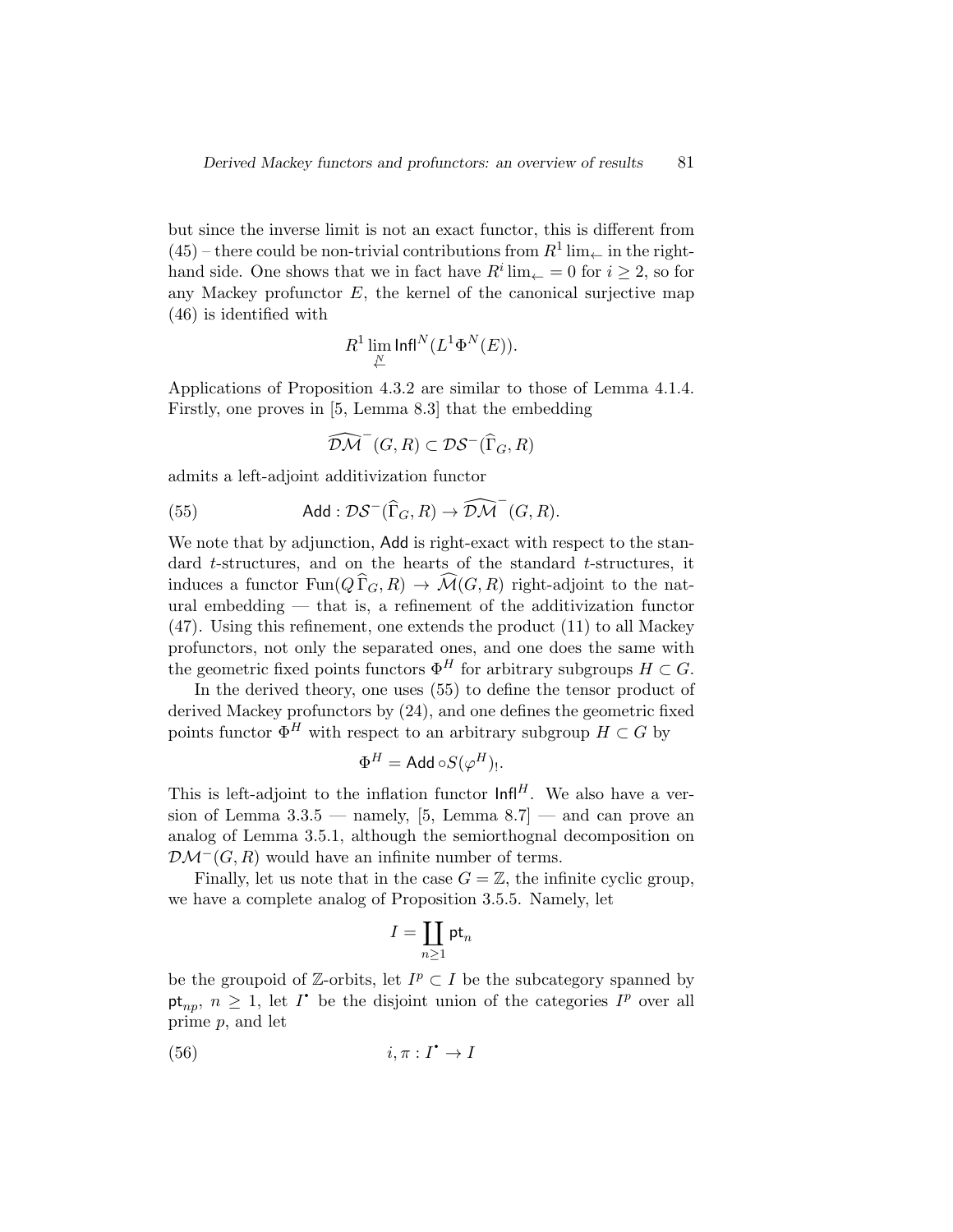be the natural functors defined in the same way as (40). Choose a projective resolution  $P_{\bullet}$  of the constant functor  $\mathbb{Z} \in \text{Fun}(I^{\bullet}, \mathbb{Z})$ , and let q  $\widetilde{P}_{\bullet}$  be the cone of the augmentation map  $P_{\bullet} \to \mathbb{Z}$ .

**Definition 4.3.3.** An R-valued fixed points datum is a pair  $\langle M_{\bullet}, \alpha \rangle$  of a complex M, in the category  $Fun(I, R)$  bounded from above, and a map

$$
\alpha: \pi^* M_{\bullet} \to \widetilde{P}_{\bullet} \otimes i^* M_{\bullet},
$$

where i and  $\pi$  are the projections (56).

Then just as in the case of a finite cyclic group, I-fixed points data form a category, and inverting quasiisomorphisms in this category, one obtains a category  $\mathcal{D}^{\alpha}(R)$ . One shows that  $\mathcal{D}^{\alpha}(R)$  is a triangulated category that does not depend on the choice of a resolution  $P_{\bullet}$ , and proves the following result.

**Proposition 4.3.4** ([5, Proposition 9.14 (ii)]). For any ring R, there exiss a natural equivalence of triangulated categories

$$
\mathcal{DM}^-(\mathbb{Z}, R) \cong \mathcal{D}^{\alpha}(R).
$$

#### Acknowledgement

I am grateful to the organizers of the International School on TQFT, Langlands and Mirror Symmetry in Playa del Carmen, Mexico, in March 2014 for inviting me and giving me the opportunity to present my results. It is a pleasure to submit this overview to the proceedings.

> D. Kaledin Steklov Math Institute, Algebraic Geometry section, Laboratory of Algebraic Geometry, NRU HSE, and, IBS Center for Geometry and Physics, Pohang, Rep. of Korea, kaledin@mi.ras.ru

## References

[1] T. tom Dieck, Transformation groups, De Gruyter, Berlin-New York, 1987.